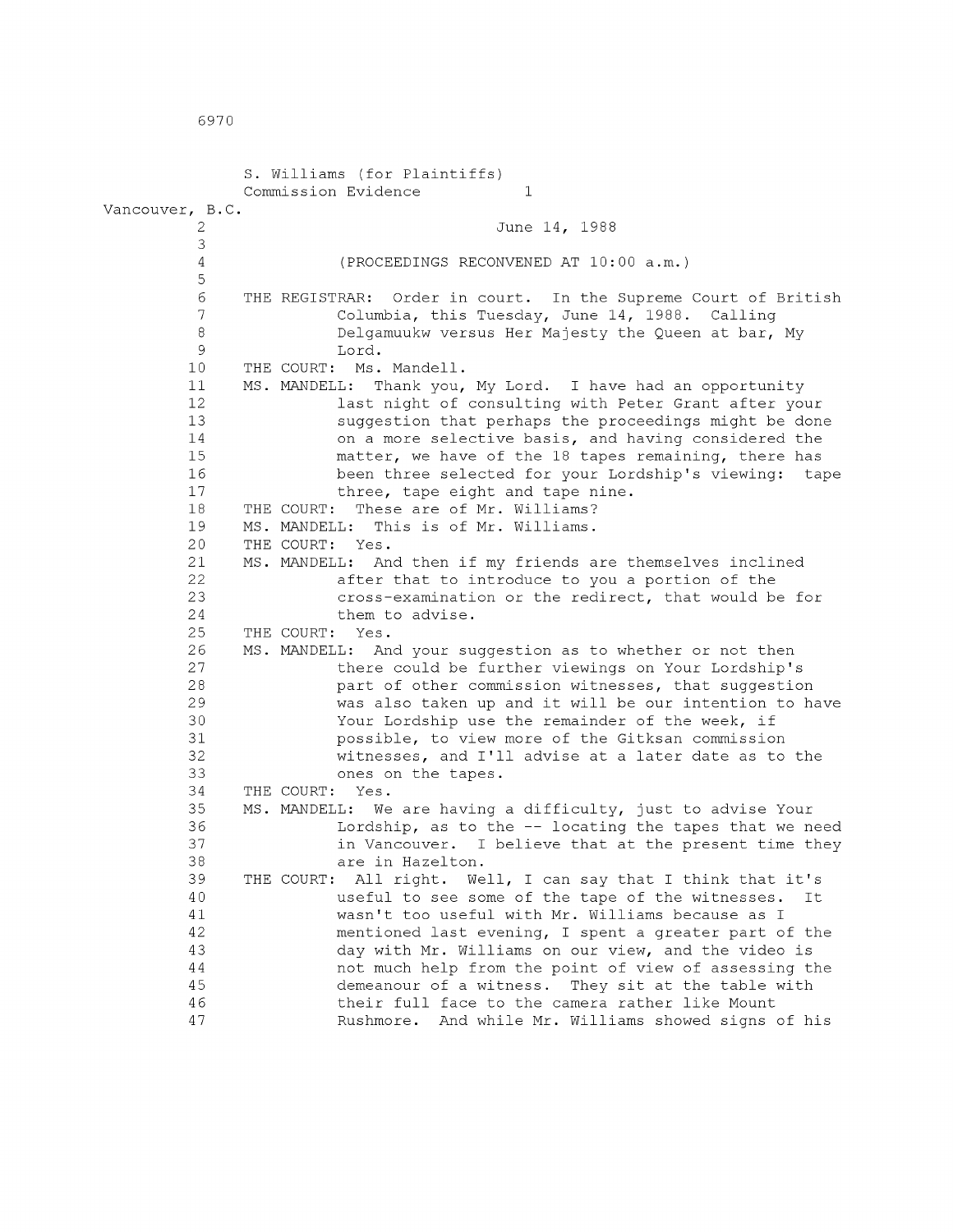S. Williams (for Plaintiffs) Commission Evidence 1 1 is invited qood nature on video, I had already seen that 2 in real life. It may be that other witnesses will not 3 be quite as sphinx-like as Mr. Williams was like, 4 except for -- 5 MR. PLANT: Part of the problem with Mr. Williams is that he 6 wore his glasses and the light reflected off the 7 glasses. 8 THE COURT: Yes, he did, yes. He looked a bit like a space 9 cadet at times but I know what he looks like and so I 10 wasn't misled by that. But as I said, I am in 11 counsel's hands and I will watch whatever counsel tell 12 me they think I should see, and I have set aside a 13 whole week for this. I would like to go off and hear 14 a sore neck case or a broken neck case but I know 15 that's not my role in life, and I am here for this 16 whole week and longer as counsel think is necessary. 17 So do proceed and show me whatever you think I should 18 see. 19 MS. MANDELL: Thank you. We'll proceed then, now, with the tape 20 three which is the continuation of what -- of what you 21 were watching yesterday. It's found at page 41 of 22 volume 1 of the commission. 23 THE COURT: Yes, all right. And we will watch the end of that 24 and then go to something else? 25 MS. MANDELL: And then go to tape eight. 26 THE COURT: Yes, all right. 27 MS. MANDELL: And tape nine. I might advise, My Lord, that this 28 is my first opportunity to press the go button, and if 29 it doesn't work I have no other techniques. 30 THE COURT: Miss Mandell, before you turn the machine on, I 31 notice the jury are still here and I think I should 32 just say to them that I am in the midst of a trial in 33 which two nations of Indian people in north-western 34 British Columbia are claiming aboriginal title or 35 rights to a vast tract of the province, comprising of 36 about 22,000 square miles. And today is the 105th day 37 of this trial, and we are now viewing the evidence of 38 some witnesses that were taken up in Smithers on video 39 tape, and I have a transcript of what they said and I 40 am now watching selected parts of their evidence to 41 give me an idea of what sort of people they are, and 42 to see them give their evidence by video so that I can 43 better understand it when I read it. And if you want 44 to come forward, this is not church, you don't have to 45 sit at the back of the room. If you want to come 46 forward where you can see the monitor, you are welcome 47 to do so. I am not sure how interesting you'll find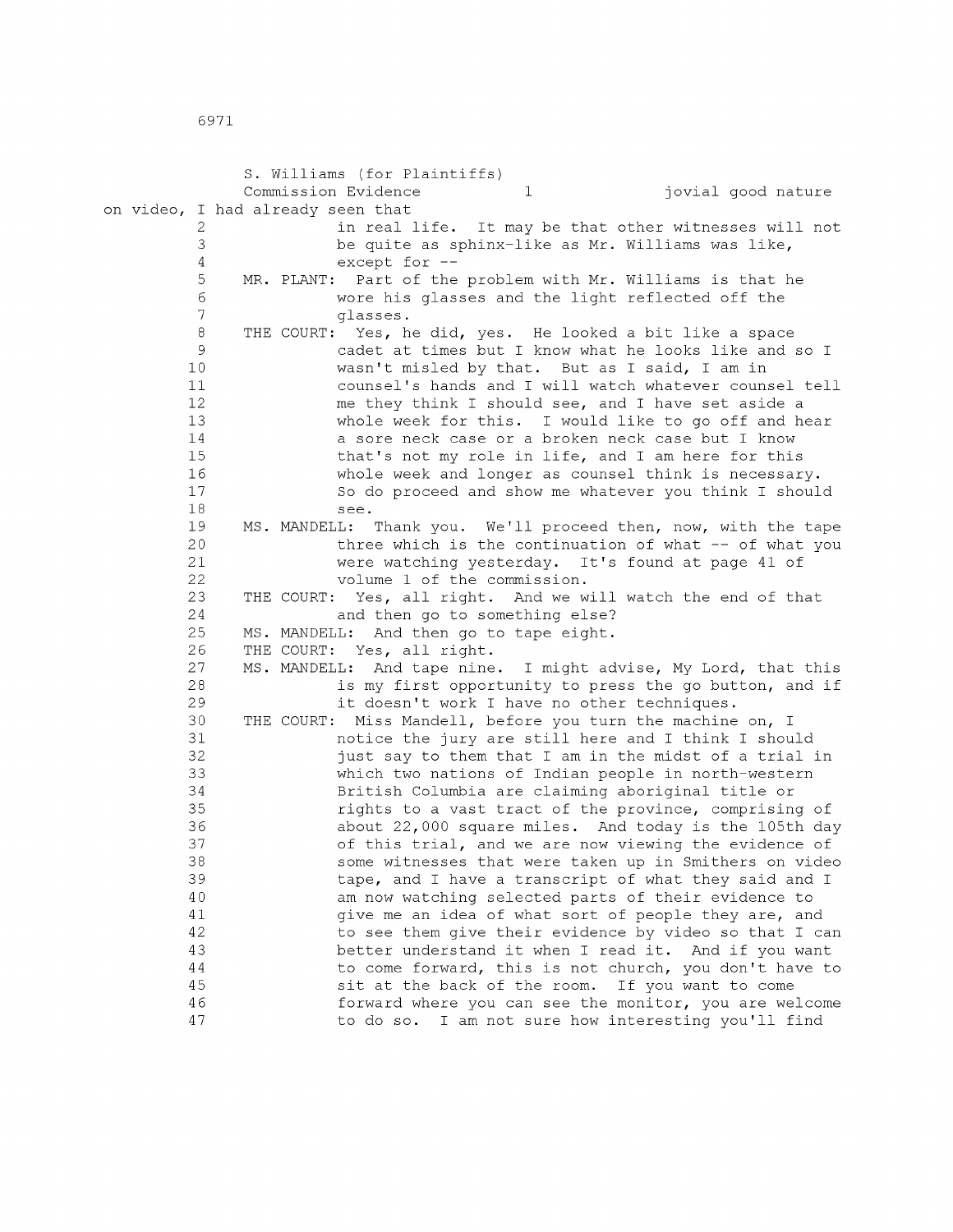|                  | S. Williams (for Plaintiffs)                                  |                               |                                                       |
|------------------|---------------------------------------------------------------|-------------------------------|-------------------------------------------------------|
|                  | Commission Evidence                                           | $\mathbf 1$                   | it but you might --                                   |
|                  | you might find it worth watching                              |                               |                                                       |
| 2                |                                                               |                               | for as long as you are able to. If you have to be     |
| 3                | here in the building you might as well be here as             |                               |                                                       |
| 4                | anywhere else, I suppose.                                     |                               |                                                       |
| 5                |                                                               |                               | This witness is a Mr. Stanley Williams who is a       |
| 6                | native chief of a house of the Gitksan nation,                |                               |                                                       |
| $\boldsymbol{7}$ | originally from Gitsegukla which is on the Skeena             |                               |                                                       |
| 8                |                                                               |                               | River, 25 miles or so west of Hazelton, although I    |
| 9                | think he now lives $-$ yes, I now know he lives at            |                               |                                                       |
| 10               |                                                               |                               | Gitwingax, which is a slightly larger village another |
| 11               |                                                               |                               | 15 or 20 miles west on the Skeena where Westar has a  |
| 12               | large sawmill.                                                |                               |                                                       |
| 13               | THE REGISTRAR: Is the court reporter excused?                 |                               |                                                       |
| 14               | THE COURT: I see no reason for the reporter to remain, unless |                               |                                                       |
| 15               | counsel think otherwise?                                      |                               |                                                       |
| 16               | MS. MANDELL:<br>I don't, My Lord.                             |                               |                                                       |
|                  |                                                               |                               |                                                       |
| 17<br>18         | THE COURT: Thank you, Madam Reporter, you are excused.        |                               |                                                       |
| 19               |                                                               |                               |                                                       |
| 20               | (REPORTER EXCUSED AT 10:10 a.m.)                              |                               |                                                       |
| 21               |                                                               |                               |                                                       |
| 22               |                                                               |                               | I hereby certify the foregoing to be                  |
|                  |                                                               |                               | a true and accurate transcript of the                 |
| 23<br>24         |                                                               |                               | proceedings herein transcribed to the                 |
|                  |                                                               | best of my skill and ability. |                                                       |
| 25<br>26         |                                                               |                               |                                                       |
| 27               |                                                               |                               |                                                       |
| 28               |                                                               |                               |                                                       |
| 29               |                                                               |                               |                                                       |
| 30               |                                                               | Toni Kerekes,                 |                                                       |
| 31               |                                                               | 0.R., R.P.R.                  |                                                       |
|                  |                                                               | United Reporting Service Ltd. |                                                       |
| 32               |                                                               |                               |                                                       |
| 33               |                                                               |                               |                                                       |
| 34               |                                                               |                               |                                                       |
| 35               |                                                               |                               |                                                       |
| 36               |                                                               |                               |                                                       |
| 37               |                                                               |                               |                                                       |
| $38\,$           |                                                               |                               |                                                       |
| 39               |                                                               |                               |                                                       |
| 40               |                                                               |                               |                                                       |
| $4\,1$           |                                                               |                               |                                                       |
| 42               |                                                               |                               |                                                       |
| 43               |                                                               |                               |                                                       |
| $4\,4$           |                                                               |                               |                                                       |
| 45               |                                                               |                               |                                                       |
| 46               |                                                               |                               |                                                       |
| 47               |                                                               |                               |                                                       |
| 6973             |                                                               |                               |                                                       |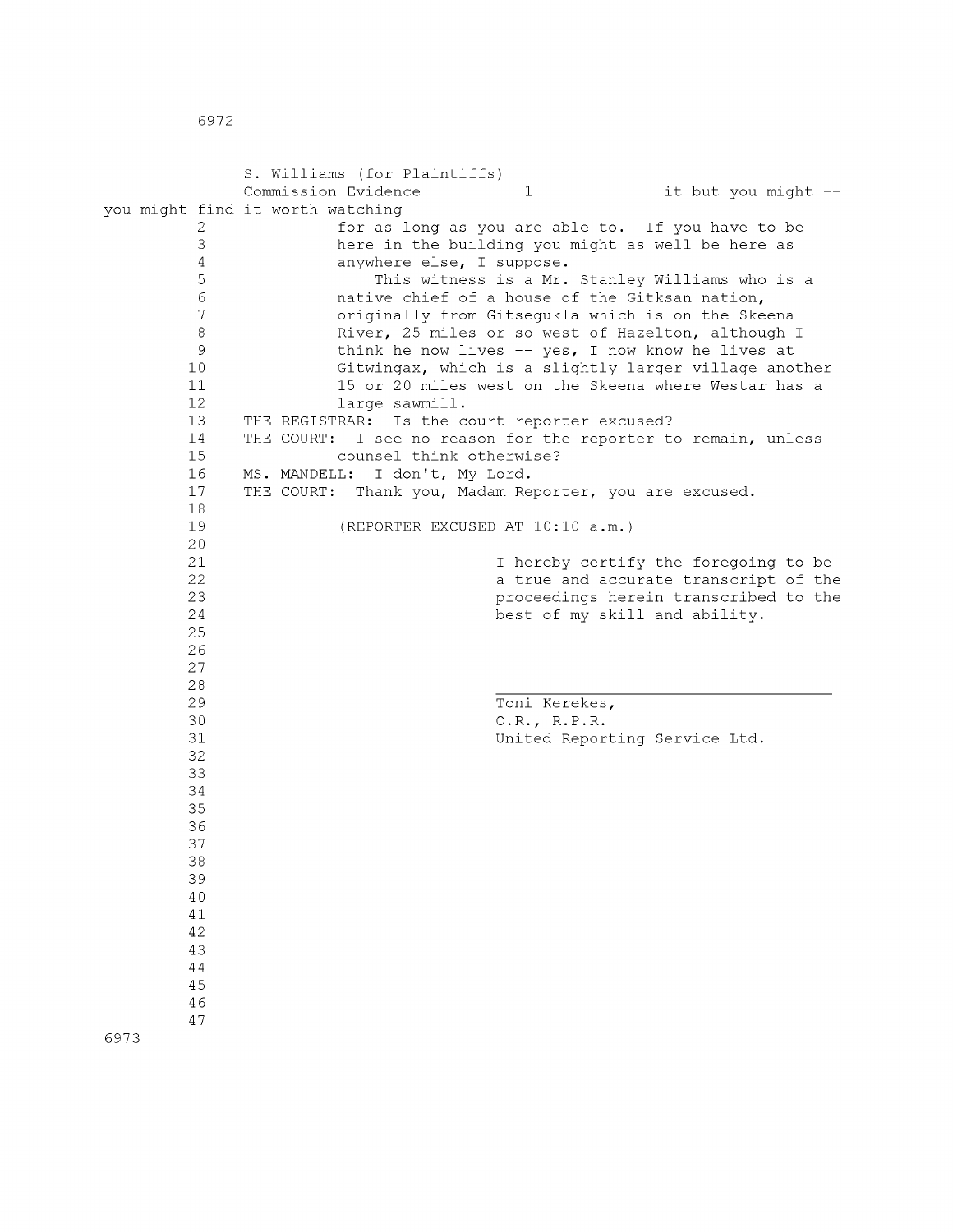```
S. Williams (For Plaintiffs) 
             Commission Evidence 1
Vancouver, B. C. 
         2 June 15, 1988. 
         3 
         4 
         5 THE REGISTRAR: In the Supreme Court of British Columbia, this 
         6 Wednesday, June 15th, 1988. Delgamuukw versus Her 
         7 Majesty the Queen at bar, my lord. 
         8 THE COURT: Thank you. Ms. Mandell?<br>9 MS. MANDELL: My lord, I am mindful o
        9 MS. MANDELL: My lord, I am mindful of the time constraints. I<br>10 was, at this point, wanting to direct your lordship's
                      was, at this point, wanting to direct your lordship's
        11 attention to passages of the commission evidence which 
        12 begin at page 148, volume three. And which then --
        13 this one Adaawk --<br>14 THE COURT: Still Stanley Wi
             THE COURT: Still Stanley Williams?
        15 MS. MANDELL: Still Stanley Williams. This one Adaawk I was 
        16 going to have you view to page 152, where the 
        17 proceedings were adjourned. And then to have you read 
        18 the transcript with respect to page 154, volume three
        19 from there. This is all one Adaawk and it's very 
        20 lengthy. I think that it would take you the better 
        21 part of the afternoon to see the tape and I have 
        22 reviewed some of it and I am satisfied that you can 
        23 get the content of it by yourself simply reading the 24
                      transcript.
        25 THE COURT: All right. I will make a note. Asks me to read 
        26 volume three, page 148 --
        27 MS. MANDELL: 148 to 154. 
        28 THE COURT: And the one, it starts at line seven, I guess.
        29 MS. MANDELL: Well, yes, the question is starting at line three, 
        30 that's right. 
        31 THE COURT: To page 154, was it? 
        32 MS. MANDELL: Yes. 
        33 THE COURT: I will be glad to do it. When do you want me to do 
        34 it? 
        35 MS. MANDELL: I am satisfied that your lordship will do it at a 
        36 time convenient to you. That's the -- that was going 
        37 to be the afternoon portion of the transcript which we 
        38 were going to ask you to view. 
        39 I am not saying not to read the rest of the 
        40 transcript --
        41 THE COURT: I will be reading it all anyway. 
        42 MS. MANDELL: I wanted to draw to your lordship's attention that 
        43 passage. Having said that, there was no further other 
        44 passage from this witness that we would be drawing to 
        45 your lordship's attention. My friend, Mr. Plant, 
        46 advises that although he does have portions of the 
        47 cross-examination which he wishes to draw to your
```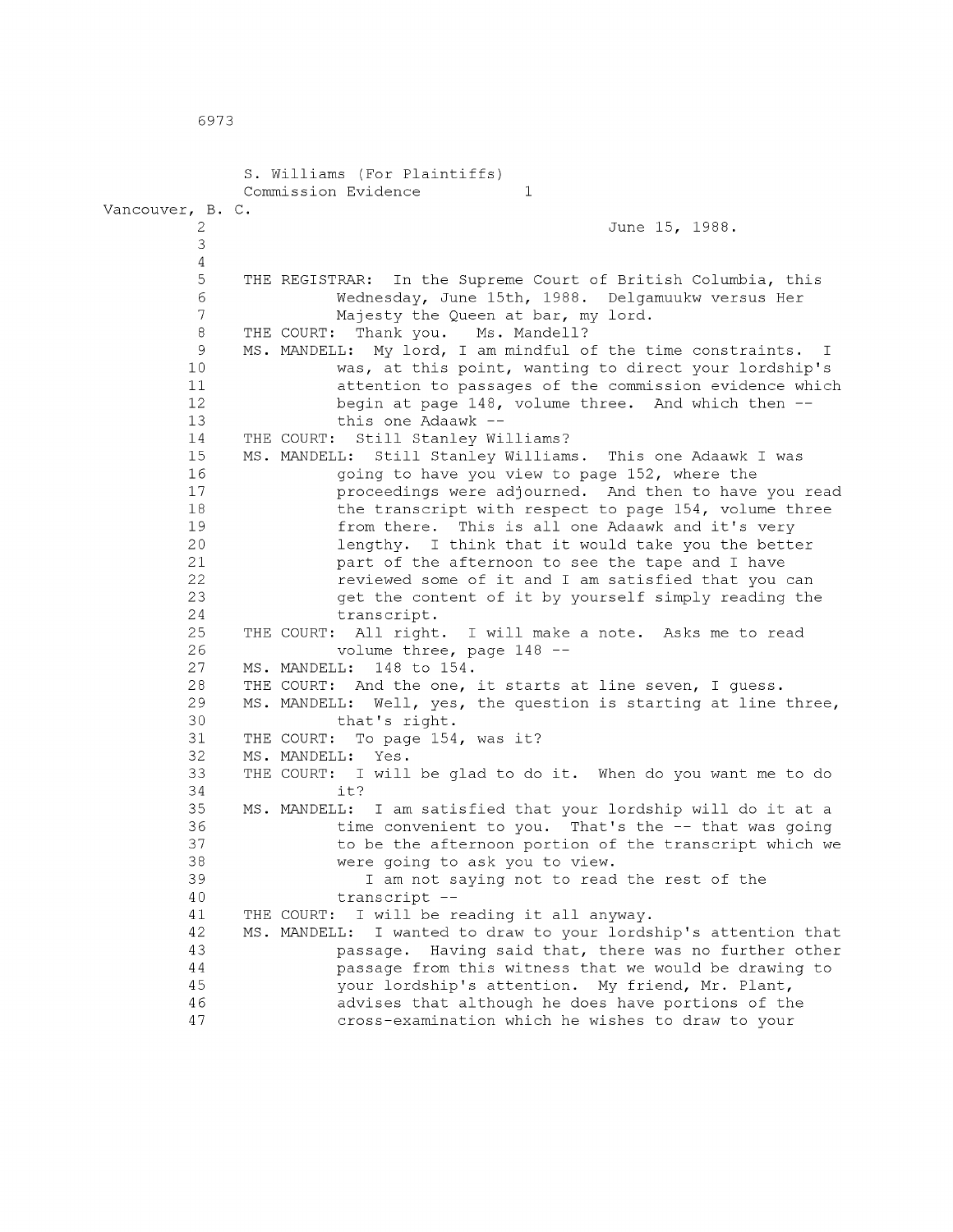|             | S. Williams (For Plaintiffs)                            |                                                                                                                  |
|-------------|---------------------------------------------------------|------------------------------------------------------------------------------------------------------------------|
|             | Commission Evidence                                     | $\mathbf{1}$<br>attention, I                                                                                     |
|             | understand he hasn't located them                       |                                                                                                                  |
| 2           |                                                         | precisely on the tape. The tapes were provided late                                                              |
| 3           |                                                         | in the day yesterday and I believe my friend from the                                                            |
| 4           |                                                         | federal Crown may also have some, although not lengthy                                                           |
| 5           |                                                         | portions, to draw to your lordship's attention,                                                                  |
| 6           |                                                         | although those two, as I understand it, haven't been                                                             |
| 7           |                                                         | identified as to their whereabouts on the tape.<br>$\mathbf{I}$                                                  |
| $\,8\,$     |                                                         | might advise that following the completion of my                                                                 |
| $\mathsf 9$ |                                                         | friend's sections with respect to cross-examination,                                                             |
| 10          |                                                         | we intend to take your lordship into the commission                                                              |
| 11          |                                                         | evidence of David Gunanoot and I have certain selected                                                           |
| 12          |                                                         | passages from that commission to bring to your                                                                   |
| 13          |                                                         | lordship's attention and following that we will                                                                  |
| 14<br>15    |                                                         | proceed to take sections from as many of the Gitksan                                                             |
| 16          |                                                         | witnesses as we can for the balance of the week.<br>I am<br>now going to have to rely on my friend to say how he |
| 17          | wants to logically proceed.                             |                                                                                                                  |
| 18          |                                                         | MR. PLANT: Well, my lord, I very carefully made a note of where                                                  |
| 19          |                                                         | the three particular passages were that I wanted your                                                            |
| 20          |                                                         | lordship to see and then equally carefully left that                                                             |
| 21          |                                                         | note back at the office. I know where they are in                                                                |
| 22          |                                                         | terms of the transcript and I know that the second of                                                            |
| 23          |                                                         | the excerpts will be easy to find because I timed it,                                                            |
| 24          |                                                         | the beginning of a tape. But I think it would                                                                    |
| 25          |                                                         | probably take me about five minutes to find the first                                                            |
| 26          |                                                         | one and I say there are three extracts that I would                                                              |
| 27          |                                                         | ask your lordship to see and I anticipate that it                                                                |
| 28          |                                                         | would take the balance of the afternoon, roughly                                                                 |
| 29          | speaking, to see those three.                           |                                                                                                                  |
| 30          | THE COURT:                                              | Yes. Well, what do you want to do, do you want to                                                                |
| 31          |                                                         | start at the one you can find or do you want to make                                                             |
| 32          |                                                         | your phone call and get your other references?                                                                   |
| 33          | MR. PLANT: My concern is that the time it would take to |                                                                                                                  |
| 34          |                                                         | instruct someone as to the particular place that I                                                               |
| 35          |                                                         | left the note, since I don't know where it is --                                                                 |
| 36          | THE COURT: What are you suggesting?                     |                                                                                                                  |
| 37          |                                                         | MR. PLANT: If your lordship would bear with me for about five                                                    |
| 38          | minutes, whether here or elsewhere --                   |                                                                                                                  |
| 39          |                                                         | THE COURT: I will go for a short walk and come back in five or                                                   |
| 40<br>41    | ten minutes.                                            |                                                                                                                  |
| 42          |                                                         |                                                                                                                  |
| 43          |                                                         | (PROCEEDINGS ADJOURNED FOR SHORT RECESS)                                                                         |
| 44          |                                                         |                                                                                                                  |
| 45          |                                                         |                                                                                                                  |
| 46          | THE COURT: Do we need the reporter?                     |                                                                                                                  |
| 47          | MS. MANDELL: No, my lord.                               |                                                                                                                  |
|             |                                                         |                                                                                                                  |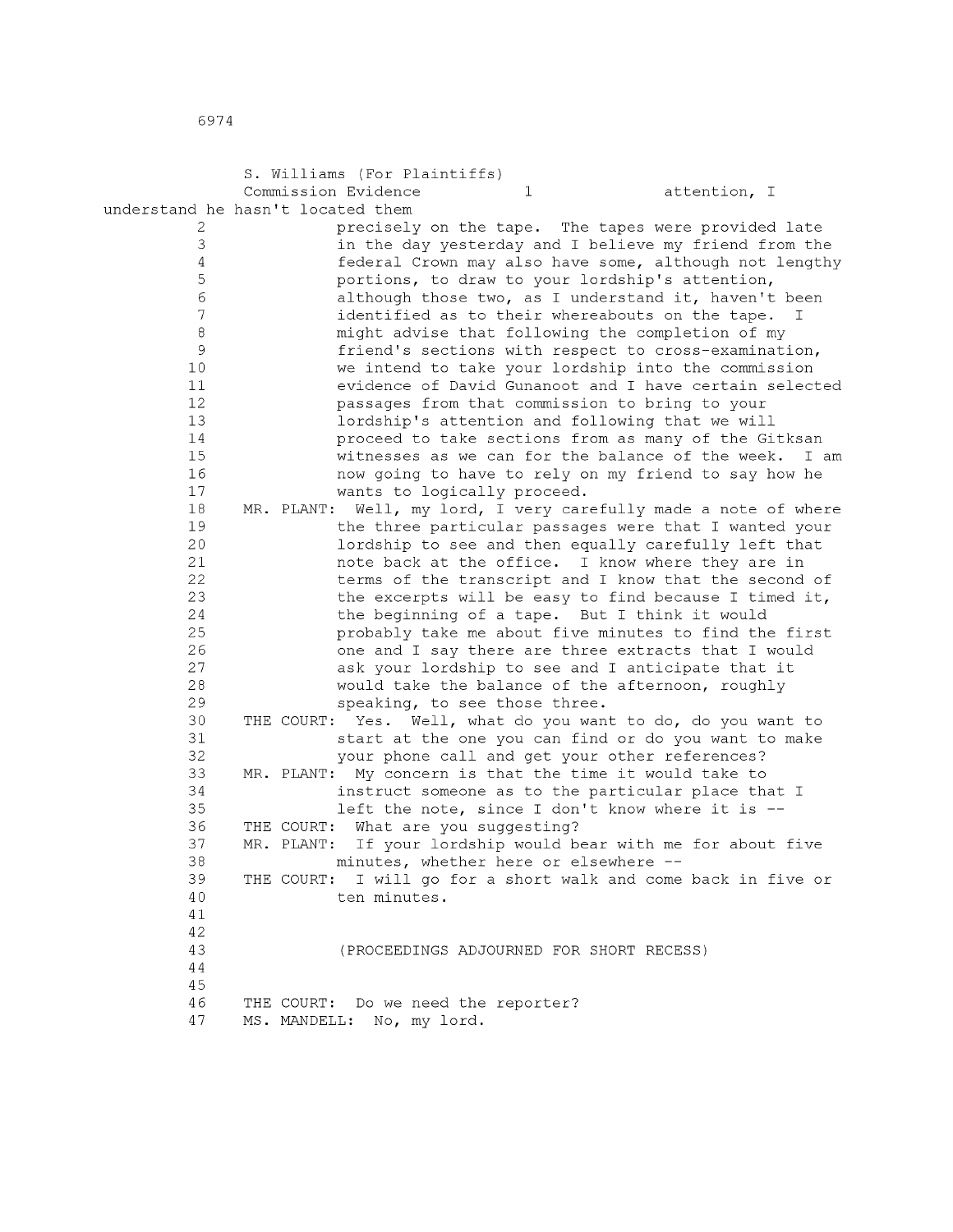|                          | S. Williams (For Plaintiffs) |                                       |
|--------------------------|------------------------------|---------------------------------------|
|                          | Commission Evidence          | $1 -$<br>THE COURT: You are excused   |
| for the day.             | Thank you.                   |                                       |
| $\mathbf{2}$             |                              |                                       |
| $\mathsf{3}$             |                              |                                       |
| $\sqrt{4}$               |                              | I hereby certify the foregoing to be  |
| $\frac{5}{6}$            |                              | a true and accurate transcript of the |
|                          |                              | proceedings herein to the best of my  |
| $\overline{\mathcal{L}}$ |                              | skill and ability.                    |
| $\,8\,$                  |                              |                                       |
| $\mathcal{G}$            |                              |                                       |
| $1\,0$                   |                              |                                       |
| $1\,1$                   |                              |                                       |
| $12\,$                   |                              |                                       |
| $13$                     |                              | Wilf Roy                              |
| $1\,4$                   |                              | Official Reporter                     |
| $15\,$                   |                              |                                       |
| 16                       |                              |                                       |
| $17\,$                   |                              |                                       |
| $1\,8$                   |                              |                                       |
| 19                       |                              |                                       |
| $2\,0$                   |                              |                                       |
| 21                       |                              |                                       |
| 22                       |                              |                                       |
| 23                       |                              |                                       |
| 24                       |                              |                                       |
| 25                       |                              |                                       |
| 26                       |                              |                                       |
| 27                       |                              |                                       |
| $2\,8$                   |                              |                                       |
| 29                       |                              |                                       |
| $30\,$                   |                              |                                       |
| 31                       |                              |                                       |
| 32                       |                              |                                       |
| 33                       |                              |                                       |
| 34                       |                              |                                       |
| 35                       |                              |                                       |
| 36                       |                              |                                       |
| 37<br>38                 |                              |                                       |
| 39                       |                              |                                       |
| 40                       |                              |                                       |
| $4\,1$                   |                              |                                       |
| 42                       |                              |                                       |
| 43                       |                              |                                       |
| $4\,4$                   |                              |                                       |
| 45                       |                              |                                       |
| 46                       |                              |                                       |
| 47                       |                              |                                       |
|                          |                              |                                       |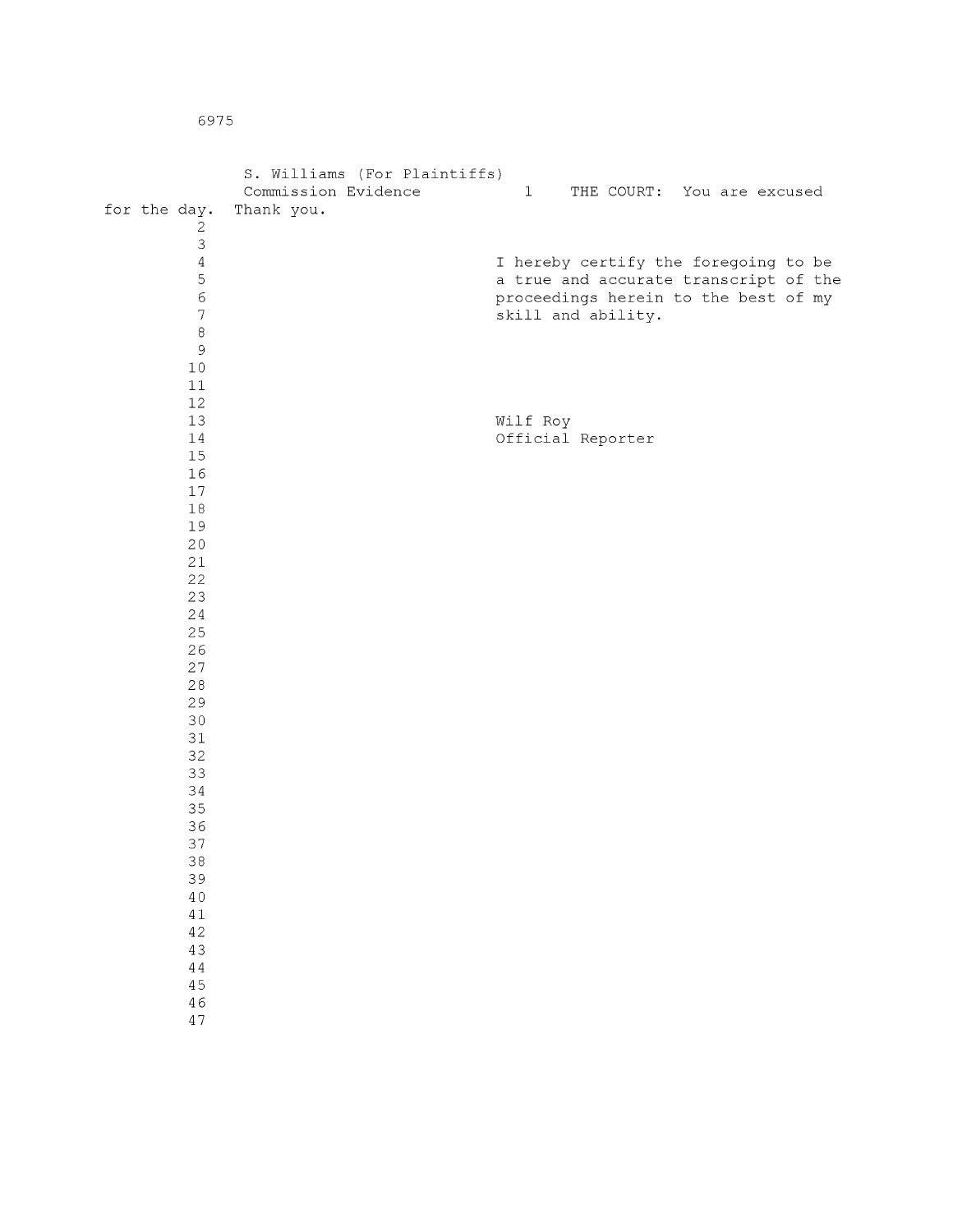|               |        | Proceedings                                                        |
|---------------|--------|--------------------------------------------------------------------|
|               |        | Commission Evidence<br>1                                           |
| JUNE 16, 1988 |        |                                                                    |
|               | 2      | VANCOUVER, B.C.                                                    |
|               | 3      |                                                                    |
|               | 4      | Order in court. In the Supreme Court of British<br>THE REGISTRAR:  |
|               | 5      | Columbia, this Thursday, June 16, 1988. Calling                    |
|               | 6      | Delgamuukw versus her Majesty The Queen at bar, My                 |
|               | 7      | Lord.                                                              |
|               | 8      | MS. MANDELL:<br>Thank you.                                         |
|               | 9      | Ms. Mandell.<br>THE COURT:                                         |
|               | 10     | MS. MANDELL:<br>If I could address you with respect to two matters |
|               | 11     | briefly before we proceed with the viewing of David.               |
|               | 12     | The first is a matter for which I don't have a clear               |
|               | 13     | proposal. It deals with the problems with which we                 |
|               | 14     | saw clearly last night with respect to the                         |
|               | $15\,$ | transcription, and I think that the Court Reporter did             |
|               | 16     | a terrific job, given how difficult it is for the                  |
|               | 17     | accused to be understood, although I did notice that               |
|               | 18     | for many of the places that there were difficulties                |
|               | 19     | arising, as I saw it, where Mr. Gunanoot would slip                |
|               | 20     | into Gitksan and mumble his English around that, and               |
|               | 21     | the breaks between where he went into Gitksan and                  |
|               | 22     | where he resumed in English, that segment didn't get               |
|               | 23     | either transcribed or translated, and the transcript               |
|               | 24     | is showing those problems.                                         |
|               | 25     | We are prepared to have the videos viewed by                       |
|               | 26     | somebody who is Gitksan speaking and are in a position             |
|               | 27     | to make recommendations regarding how to fill in some              |
|               | 28     | of the problems with respect to Mr. Gunanoot's                     |
|               | 29     | transcription, although I don't at this time ask that              |
|               | 30     | there be anything finally determined about this.                   |
|               | 31     | My friends both have been advised by me of our offer,              |
|               | 32     | and they would like to consider it. And I bring it to              |
|               | 33     | Your Lordship's attention, and perhaps it can be                   |
|               | 34     | resolved at that time when they have had a chance to               |
|               | 35     | do that.                                                           |
|               | 36     | Well, that's very satisfactory. My sense of all of<br>THE COURT:   |
|               | 37     | this is that the transcript, for perfectly                         |
|               | 38     | understandable reasons, is not perfect.                            |
|               | 39     | MS. MANDELL:<br>That's true.                                       |
|               | 40     | THE COURT: And that must be so, given the circumstances you        |
|               | 41     | have already mentioned, but that the transcript is                 |
|               | 42     | perfectly adequate to provide the court with, and any              |
|               | 43     | subsequent court that has to deal with the matter,                 |
|               | 44     | with the burden of the evidence of the witnesses.<br>I.            |
|               | 45     | have serious doubt if any of the errors or omissions,              |
|               | 46     | if I can call it that, for want of a better term, are              |
|               | 47     | going to make any difference at all in the assessment              |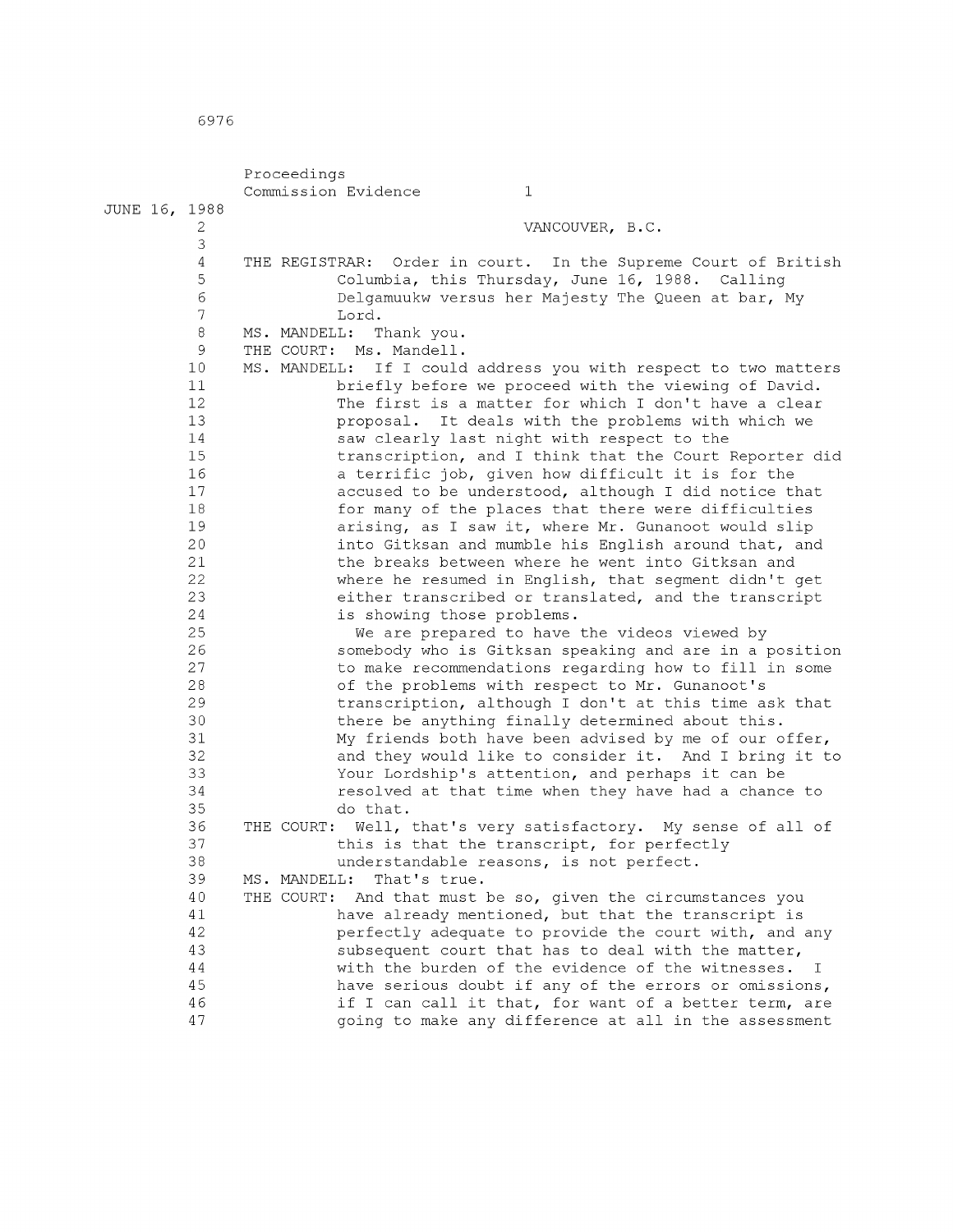Proceedings Commission Evidence 1 1 that's made of the evidence or the outcome of the  $2$  trial.<br>3  $I'm$ 3 I'm going to have to adjourn at quarter to 11 for a 4 matter.<br>5 But s 5 5 But subject to that, by all means, if you and your<br>6 6 Friend can work out some arrangement, make suggestio 6 friend can work out some arrangement, make suggestions<br>7 for alterations in the transcript, and if you well 7 for alterations in the transcript, and if you well<br>8 agree, then by all means that's the perfectly 8 agree, then by all means that's the perfectly<br>9 acceptable way to proceed. 9 acceptable way to proceed.<br>10 MR. PLANT: I should advise Your Lord MR. PLANT: I should advise Your Lordship that Mr. Grant and I 11 corresponded in the fall of 1987 with respect to some 12 changes to the transcript, and my recollection is that<br>13 1 received his list, and in some cases did check 13 I received his list, and in some cases did check<br>14 against the transcript, comparing the transcript against the transcript, comparing the transcript of 15 the video, but in most cases checked against the 16 transcript for what might be called a gross error, and 17 I understood that the product of our joint efforts was 18 a list of agreed upon corrections that should be filed 19 with the court. It only dealt with volume one. I 20 don't know if that was filed last night. I don't 21 think its been filed before now. That will address 22 some matters where the transcript is really just -- 23 for example, the Reporter heard the word Luce and 24 wrote it down L-u-c-e, and it's clear from the context 25 that Mr. Gunanoot was referring to the chief Luus, 26 L-u-u-s. It doesn't respond exactly to my friend's 27 concern. I was at this commission, and it was a 28 struggle at times to -- 29 THE COURT: Obviously. 30 MR. PLANT: -- to understand in precise words what Mr. Gunanoot 31 was saying. It was never difficult to understand the 32 substance of what he was saying. And we did have the 33 assistance of Mr. Ralph Michell as a translater there 34 on hand, but my recollection was he wasn't used as 35 often as he could have been. And I guess I have a 36 logistical concern at this point about going back -- 37 speaking of someone who spent several hours going back 38 through the transcript at Mr. Grant's request to get 39 these errors -- some errors corrected, I have, I 40 guess, a concern about going back through it all over 41 again, but otherwise, I guess, I am happy to consider 42 my friend's proposal. 43 THE COURT: As I said, I am perfectly agreeable to what Ms. 44 Mandell is suggesting. I don't require it. I'm not 45 convinced it's necessary, but I certainly won't stand 46 in the way of counsels' relentless pursuit for 47 perfection.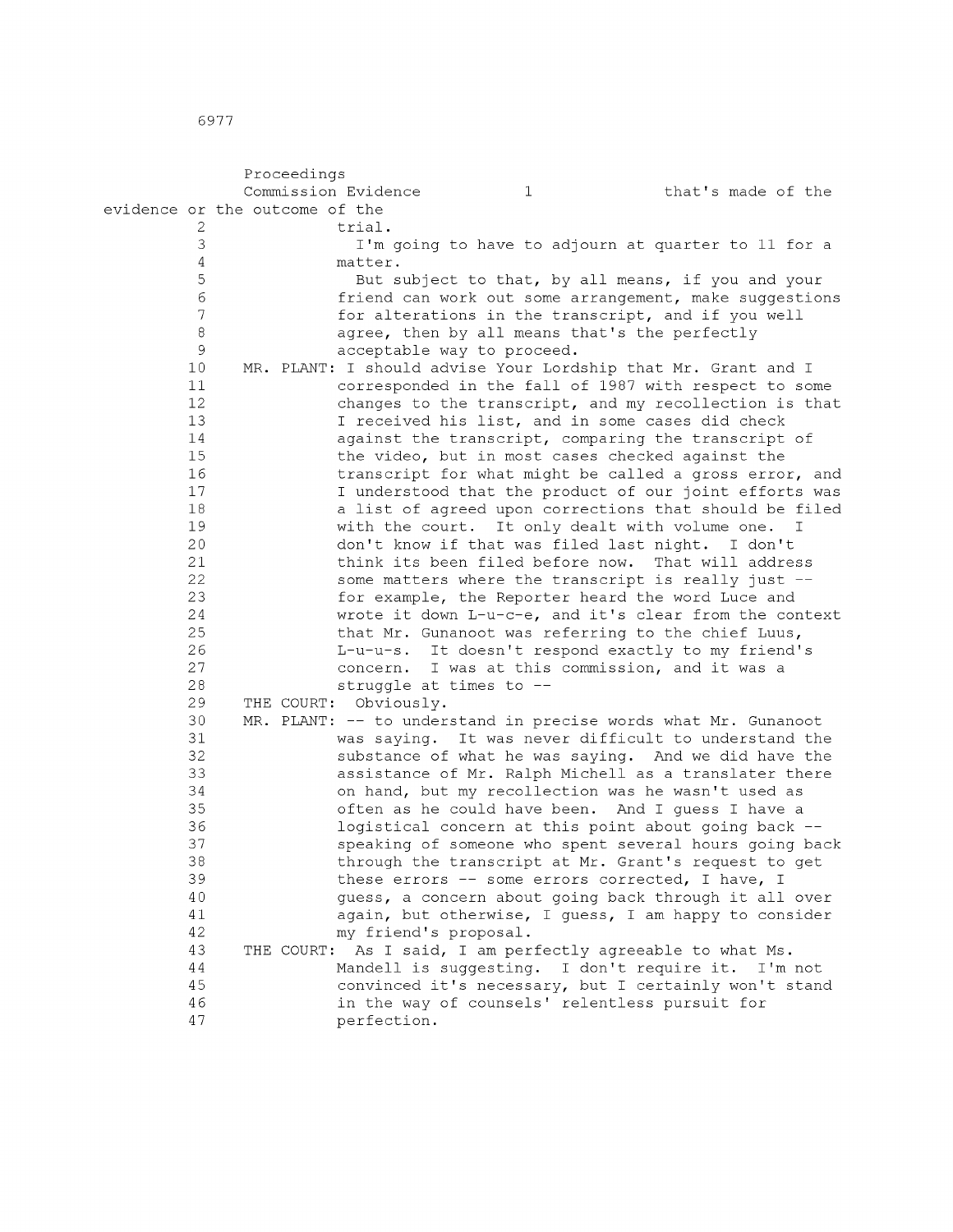|        | Proceedings                                                       |
|--------|-------------------------------------------------------------------|
|        | Commission Evidence<br>$1 -$<br>MR. PLANT: I think Miss           |
|        | Harper had the videos.<br>I know she had                          |
| 2      | an audio tape. I know she struggled long and hard                 |
| 3      | with these transcripts to get them into the shape that            |
| 4      | they are in.                                                      |
| 5      | THE COURT: I think she's done a commendable job.                  |
| 6      | MS. MANDELL: It's very difficult, I really agree with you.        |
| 7      | My Lord, the second matter that I would like to                   |
| 8      | address is to do with the selection of passages for               |
| 9      | Your Lordship to view regarding the cross-examination.            |
| 10     | This matter troubled me after we adjourned last night,            |
| 11     | and if I could identify the concern this way. I -- it             |
| 12     | had to do with the selection of passages made by the              |
| 13     | Federal Government with respect to the Commission of              |
| 14     | Stanley Williams. We agree that passage selection may             |
| 15     | be for many purposes, but to the extent that one                  |
| 16     | purpose is to permit Your Lordship to view the                    |
| $17\,$ | demeanour of the witness, it appeared that what                   |
| 18     | happened last night was that we viewed a selection of             |
| 19     | 12 and-a-half minutes selected randomly through the               |
| 20     | cross-examination of the Federal Crown showing Mr.                |
| 21     | Williams angry, and that's what we saw. And it seems              |
| 22     | that it's -- there is something faulted about the                 |
| 23     | procedure. It seems unbalanced to me that we should               |
| 24     | have Your Lordship view the demeanour of a witness                |
| 25     | under cross-examination with the selection process                |
| 26     | that way.                                                         |
| 27     | THE COURT: Ms. Mandell, I don't think you need be concerned.      |
| 28     | In every case, certainly in this one, the demeanour of            |
| 29     | the witness is completely different in chief and on               |
| 30     | cross-examination.                                                |
| 31     | That's exactly the concern that I had, that after<br>MS. MANDELL: |
| 32     | many days of cross-examination, which Your Lordship               |
| 33     | isn't exposed to, you are exposed to a selection of 12            |
| 34     | and-a-half minutes where the accused is angry, and I              |
| 35     | say that if the purpose of the passage selection on               |
| 36     | cross is to permit Your Lordship to view the demeanour            |
| 37     | under cross-examination, that there should be some                |
| 38     | bound put to the way in which the selection of                    |
| 39     | passages may be made. And it's our suggestion that                |
| 40     | the -- there be a unit of time selected, whether it be            |
| 41     | for break to break or several topics in total, and                |
| 42     | that within that you will see more than simply                    |
| 43     | selection of passages at random over many days of                 |
| 44     | cross-examination, and you will get a balanced view of            |
| 45     | what the witness was like under cross-examination.                |
| 46     | And I raise this now, not expecting that the problem              |
| 47     | is going to be necessarily repeated for the future,               |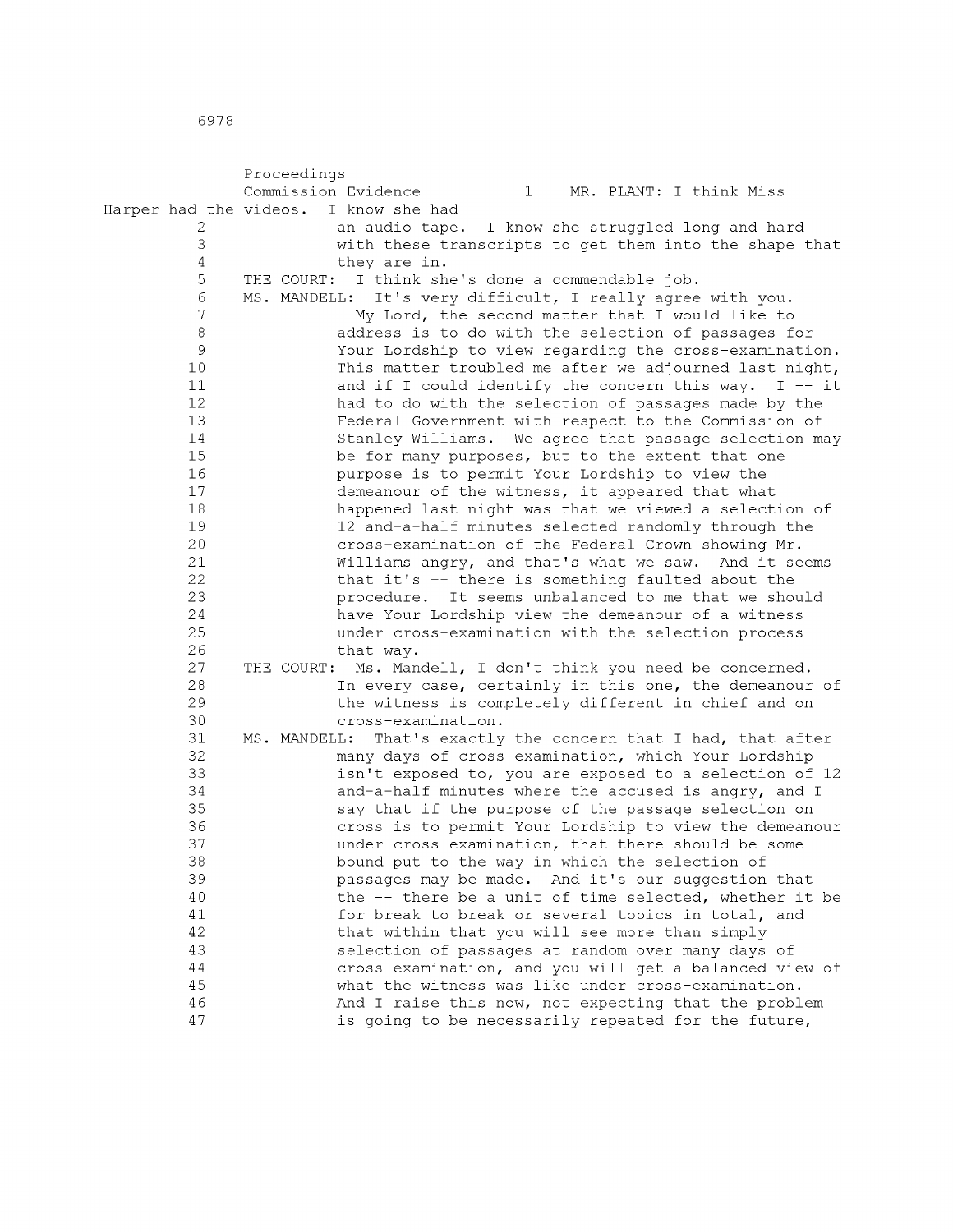|                                  | Proceedings |                     |                                        |             |                                                               |
|----------------------------------|-------------|---------------------|----------------------------------------|-------------|---------------------------------------------------------------|
|                                  |             | Commission Evidence |                                        | $\mathbf 1$ | but hoping that                                               |
| Your Lordship will assist in the |             |                     |                                        |             |                                                               |
| 2                                |             |                     |                                        |             | parties putting some reasonable limits to this                |
| 3                                |             |                     |                                        |             | problem, so as that we don't have to have it revisited        |
| $\overline{4}$                   |             |                     |                                        |             | every time that we end up into a cross-examination            |
| 5                                |             |                     | viewing situation.                     |             |                                                               |
| 6                                |             |                     |                                        |             | Our suggestion is that there be a unit of time                |
| 7                                |             |                     |                                        |             | played, within which the passages which the Crown             |
| 8                                |             |                     | wishes to present to Your Lordship for |             |                                                               |
| 9                                |             |                     |                                        |             | cross-examination get viewed, and that within that            |
| 10                               |             |                     |                                        |             | we'll live with the fact that hopefully within that           |
| 11                               |             |                     |                                        |             | unit of time there will be some balanced                      |
| 12                               |             |                     |                                        |             | cross-examination capable of being viewed.<br>But we do       |
| 13                               |             |                     |                                        |             | think that the process is wrong, that we should be            |
| 14                               |             |                     |                                        |             | exposed to selected clips of many, many days of               |
| 15                               |             |                     |                                        |             | cross-examination for the purposes of drawing out one         |
| 16                               |             |                     |                                        |             | emotion which they would like Your Lordship to view           |
| 17                               |             |                     | that the witness expressed.            |             |                                                               |
| 18                               |             |                     |                                        |             | THE COURT: I don't know how to respond to that, Miss Mandell. |
| 19                               |             |                     |                                        |             | It was obvious that the passages I saw of Mr.                 |
| 20                               |             |                     |                                        |             | Williams' cross-examination last night were marked            |
| 21                               |             |                     |                                        |             | departures from the demeanour of the witness in chief,        |
| 22                               |             |                     |                                        |             | and indeed the demeanour of the witness, as I observed        |
| 23                               |             |                     |                                        |             | him during our view last week, and I think with               |
| 24                               |             |                     |                                        |             | respect that's fair advocacy. I think it's -- I think         |
| 25                               |             |                     |                                        |             | it's a right of counsel to show something that they           |
| 26                               |             |                     |                                        |             | think requires emphasis. When you read the whole              |
| 27                               |             |                     |                                        |             | thing, you get a sense of whether the witness is being        |
| 28                               |             |                     |                                        |             | cooperative or being angry or being evasive or                |
| 29                               |             |                     |                                        |             | something else, but you don't always know -- all I got        |
| 30                               |             |                     |                                        |             | out of that is that on those brief passages he was            |
| 31                               |             |                     |                                        |             | clearly not an easy witness to cross-examine, and I           |
| 32                               |             |                     |                                        |             | think that's all that it shows. I don't think he was          |
| 33                               |             |                     |                                        |             | the same way throughout the whole of the                      |
| 34                               |             |                     |                                        |             | cross-examination, but I think it's fair for counsel          |
| 35                               |             |                     |                                        |             | to emphasize the things they think should be                  |
| 36                               |             |                     |                                        |             | emphasized, and in argument you will be able to direct        |
| 37                               |             |                     |                                        |             | my attention to the passage, if you think that's a            |
| 38                               |             |                     |                                        |             | serious enough matter, to show that he was being more         |
| 39                               |             |                     |                                        |             | than helpful, or I will have found that myself. I             |
| 40                               |             |                     |                                        |             | don't think you need be concerned about that. But I           |
| 41                               |             |                     |                                        |             | have to say that my sense is that if we are doing it          |
| 42                               |             |                     |                                        |             | the way we are, which seems to me the only sensible           |
| 43                               |             |                     |                                        |             | way, counsel have to be entitled to take the passages         |
| 44                               |             |                     |                                        |             | they think are most useful to them from an adversarial        |
| 45                               |             |                     |                                        |             | point of view and from the point of view of good              |
| 46                               |             |                     |                                        |             | advocacy or they got a very good answer.<br>I am              |
| 47                               |             |                     |                                        |             | expecting they want me to see that. If they got a             |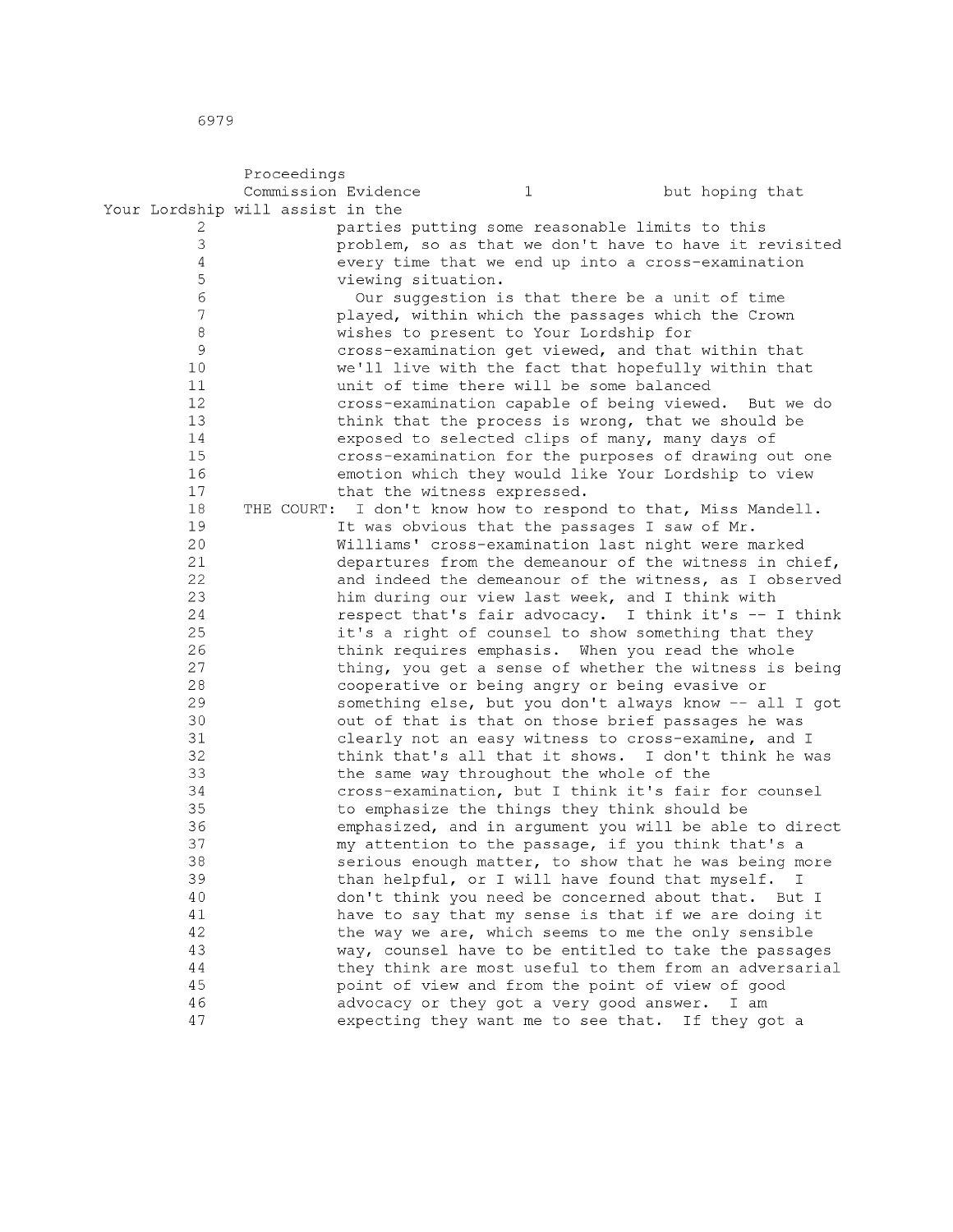|                | Proceedings  |                                    |                                           |                                                              |
|----------------|--------------|------------------------------------|-------------------------------------------|--------------------------------------------------------------|
|                |              | Commission Evidence                | $\mathbf 1$                               | witness out of                                               |
|                |              | control, then I would suspect they |                                           |                                                              |
| 2              |              |                                    |                                           | would want me to see that too. If you get passages           |
| 3              |              |                                    |                                           | you think are particularly important, you are going to       |
| $\overline{4}$ |              |                                    |                                           | show me those. You are picking a passage you think           |
| 5              |              |                                    |                                           | are most important from your point of view. Shouldn't        |
| 6              |              | they do the same?                  |                                           |                                                              |
| 7              | MS. MANDELL: |                                    |                                           | The difficulty that is present for us is that                |
| 8              |              |                                    |                                           | certainly we are not going to be selecting passages          |
| 9              |              |                                    |                                           | from cross-examination to show the demeanour of the          |
| 10             |              |                                    |                                           | witness under cross-examination, and it becomes a one        |
| 11             |              |                                    |                                           | sided -- and I say imbalanced prospective to select          |
| 12             |              |                                    |                                           | the passages as they are for that purpose. Now, if it        |
| 13             |              |                                    |                                           | were an informational or more substantive point, I can       |
| 14             |              |                                    |                                           | see that there is no problem in -- as in fact the            |
| 15             |              |                                    |                                           | Provincial Crown did yesterday, of selecting certain         |
| 16             |              |                                    |                                           | passages which they wanted the substance of the point        |
| 17             |              |                                    | to be emphasized to you. But if --        |                                                              |
| 18             |              |                                    |                                           | THE COURT: Ms. Mandell, if it's any assistance to you, I can |
| 19             |              |                                    |                                           | say -- I direct this mainly at Mr. Frey -- is that I         |
| 20             |              |                                    |                                           | have already noticed those problems, a startling             |
| 21             |              |                                    |                                           | difference of the witness between their demeanour in         |
| 22             |              |                                    |                                           | chief and in cross-examination. Even the mildest of          |
| 23             |              |                                    |                                           | witnesses, such as Mr. Joseph, got quite annoyed in          |
| 24             |              |                                    | cross-examination, towards the end of the |                                                              |
| 25             |              |                                    |                                           | cross-examination. He got quite personal on two or           |
| 26             |              |                                    |                                           | three occasions, as did other witnesses. Mrs.                |
| 27             |              |                                    |                                           | MacKenzie was a model of responsiveness in chief, and        |
| 28             |              |                                    |                                           | in cross she -- her true feelings came through more          |
| 29             |              |                                    |                                           | than I think they did in chief, although her true            |
| 30             |              |                                    |                                           | nature, I think, was more evident during her                 |
| 31             |              |                                    |                                           | examination in chief. And I have noticed this not            |
| 32             |              |                                    |                                           | just in this trial but in all trials, and if your            |
| 33             |              |                                    |                                           | friends are worried that I won't notice that, and that       |
| 34             |              |                                    |                                           | I won't pick it up from the transcript, I can tell           |
| 35             |              |                                    |                                           | them now that I am alive to that. Very natural and           |
| 36             |              |                                    |                                           | common occurrence that takes place in trials, and they       |
| 37             |              |                                    |                                           | are not going to interfere. And their choice of the          |
| 38             |              |                                    |                                           | passages that I see, that I can tell them that they          |
| 39             |              |                                    |                                           | don't need to show me those passages, if they are in         |
| 40             |              |                                    |                                           | the transcript, just to show me that there is a              |
| 41             |              |                                    |                                           | difference between the demeanour in chief and                |
| 42             |              | cross-examination.                 |                                           | I come to expect that.                                       |
| 43             | MS. MANDELL: |                                    |                                           | But there is nuances within cross-examination too,           |
| 44             |              |                                    |                                           | where a witness could be at one time particularly            |
| 45             |              |                                    |                                           |                                                              |
| 46             |              |                                    |                                           | expressing of an emotion during cross-examination for        |
|                |              |                                    |                                           | one percent of the cross-examination, and the entire         |
| 47             |              |                                    |                                           | rest of the balance of the cross-examination is really       |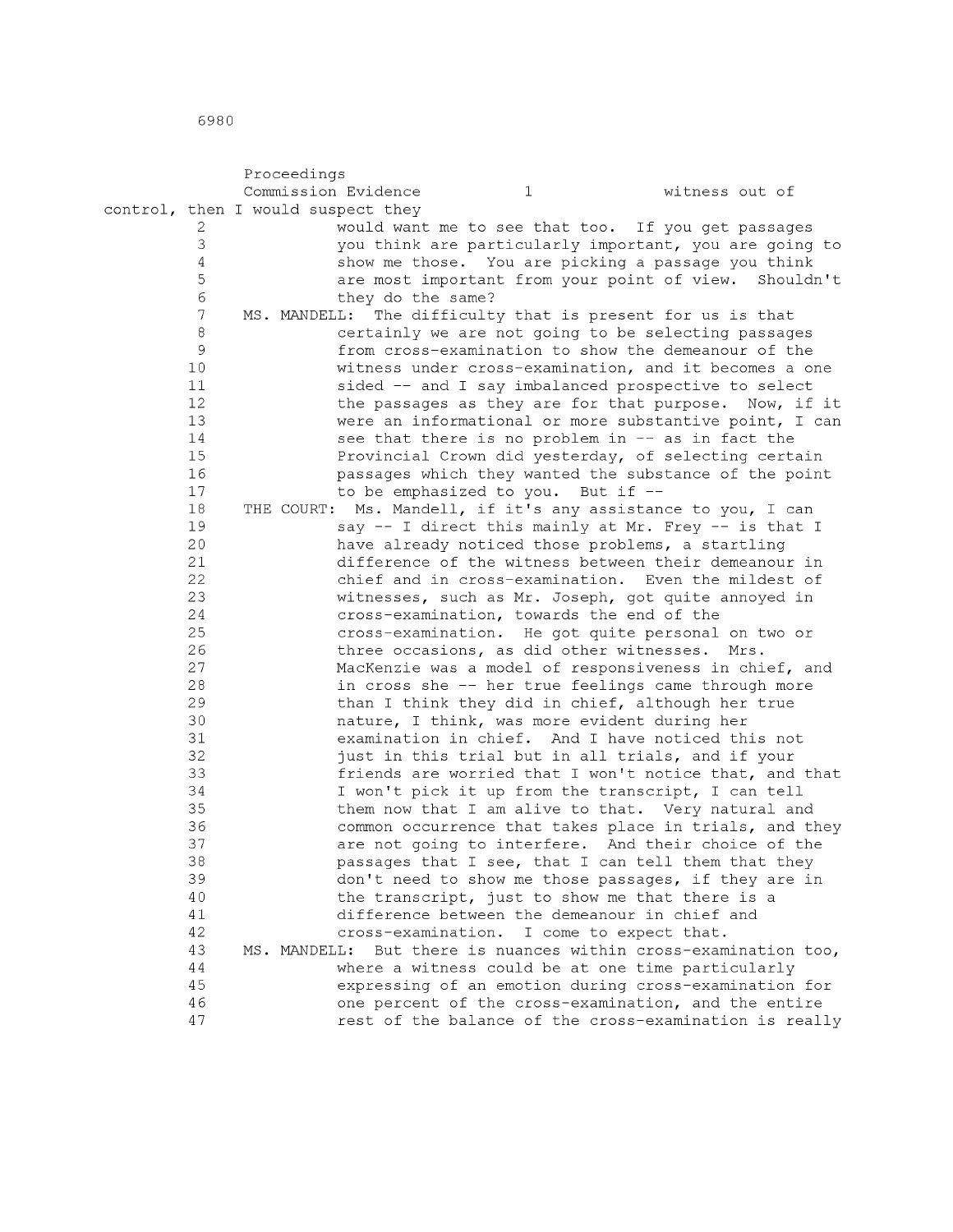|              |          | Proceedings  |                                                                                                           |              |                                                              |
|--------------|----------|--------------|-----------------------------------------------------------------------------------------------------------|--------------|--------------------------------------------------------------|
|              |          |              | Commission Evidence                                                                                       | $\mathbf{1}$ | to be viewed in                                              |
| another way. |          |              |                                                                                                           |              |                                                              |
|              | 2<br>3   |              | THE COURT: Aren't I likely to get that out of reading just as<br>easily out of seeing it?                 |              |                                                              |
|              | 4        | MS. MANDELL: |                                                                                                           |              | I don't think necessarily that you will. I don't             |
|              | 5        |              | know that, for example, the tenor of the witnesses                                                        |              |                                                              |
|              | 6        |              | presentation comes through during the transcript                                                          |              |                                                              |
|              | 7        |              | reading at all, and the emphasis and the emotional                                                        |              |                                                              |
|              | $\,8\,$  |              |                                                                                                           |              | content is really what Your Lordship is being asked to       |
|              | 9        |              | view at this time.                                                                                        |              |                                                              |
|              | 10       |              | MR. PLANT: I might just add this comment, My Lord, that again                                             |              |                                                              |
|              | 11       |              | speaking as someone who was there in this case for                                                        |              |                                                              |
|              | 12       |              | both Stanley Williams and David Gunanoot, that -- and                                                     |              |                                                              |
|              | 13       |              | Your Lordship, I'm sure, is well aware of this, that                                                      |              |                                                              |
|              | 14       |              | there is a difference between being there and seeing                                                      |              |                                                              |
|              | 15       |              |                                                                                                           |              | what's on the tape in the first place, so that already       |
|              | 16<br>17 |              | one stage removed from the reality of the ambiance of<br>a room where the examination is taking place.    |              |                                                              |
|              | $1\,8$   |              | THE COURT: Oh, yes. It's like watching an exciting football                                               |              |                                                              |
|              | 19       |              | game in the stadium and in the home. It's all the                                                         |              |                                                              |
|              | 20       |              | difference in the world. These aren't the first                                                           |              |                                                              |
|              | 21       |              |                                                                                                           |              | differences I have ever seen. I am fully alive to the        |
|              | 22       |              | difficulties that arise. As I say, if the defence                                                         |              |                                                              |
|              | 23       |              |                                                                                                           |              | thinks it's helpful for me to see the witnesses in the       |
|              | 24       |              | majesty of their anger, and that's probably                                                               |              |                                                              |
|              | 25       |              | exaggerating it, I won't stop them from doing so, but                                                     |              |                                                              |
|              | 26       |              | they don't need to show me that to persuade me that                                                       |              |                                                              |
|              | 27       |              | there is often a difference in these witnesses.                                                           |              | There                                                        |
|              | 28       |              | is no difference between chief and cross-examination.                                                     |              |                                                              |
|              | 29       |              | I noticed that many times already.                                                                        |              |                                                              |
|              | 30       |              | MR. FREY: Perhaps I could just briefly address many of these                                              |              |                                                              |
|              | 31<br>32 |              | points. Ms. Mandell used randomly selected. I'm not<br>sure that Your Lordship realized that the passages |              |                                                              |
|              | 33       |              | started when Ms. Koenigsberg commenced a topic, and                                                       |              |                                                              |
|              | 34       |              | finished when Ms. Koenigsberg finished a topic. We                                                        |              |                                                              |
|              | 35       |              | thought, given we only got the tapes at lunchtime                                                         |              |                                                              |
|              | 36       |              | yesterday, we did an admirable job to limiting the                                                        |              |                                                              |
|              | 37       |              | things to about 15 minutes. Those passages were put                                                       |              |                                                              |
|              | 38       |              | in for substantive purposes as well. That's a matter                                                      |              |                                                              |
|              | 39       |              | of argument, but those passages weren't put in just                                                       |              |                                                              |
|              | 40       |              | for demeanour. I think on the point of demeanour Ms.                                                      |              |                                                              |
|              | 41       |              | Koenigsberg's cross-examination didn't go on for days                                                     |              |                                                              |
|              | 42       |              |                                                                                                           |              | and days, I believe it might have been a day in total,       |
|              | 43       |              | and for our cross-examination we found trouble with                                                       |              |                                                              |
|              | 44       |              | Mr. Williams being less than cooperative sometimes.                                                       |              |                                                              |
|              | 45       |              | THE COURT: He was also getting towards the end of a long day.                                             |              |                                                              |
|              | 46<br>47 | MR. FREY:    | That's exactly the point I wish to make, My Lord.                                                         |              | We<br>are always in the on deck circle while the Province is |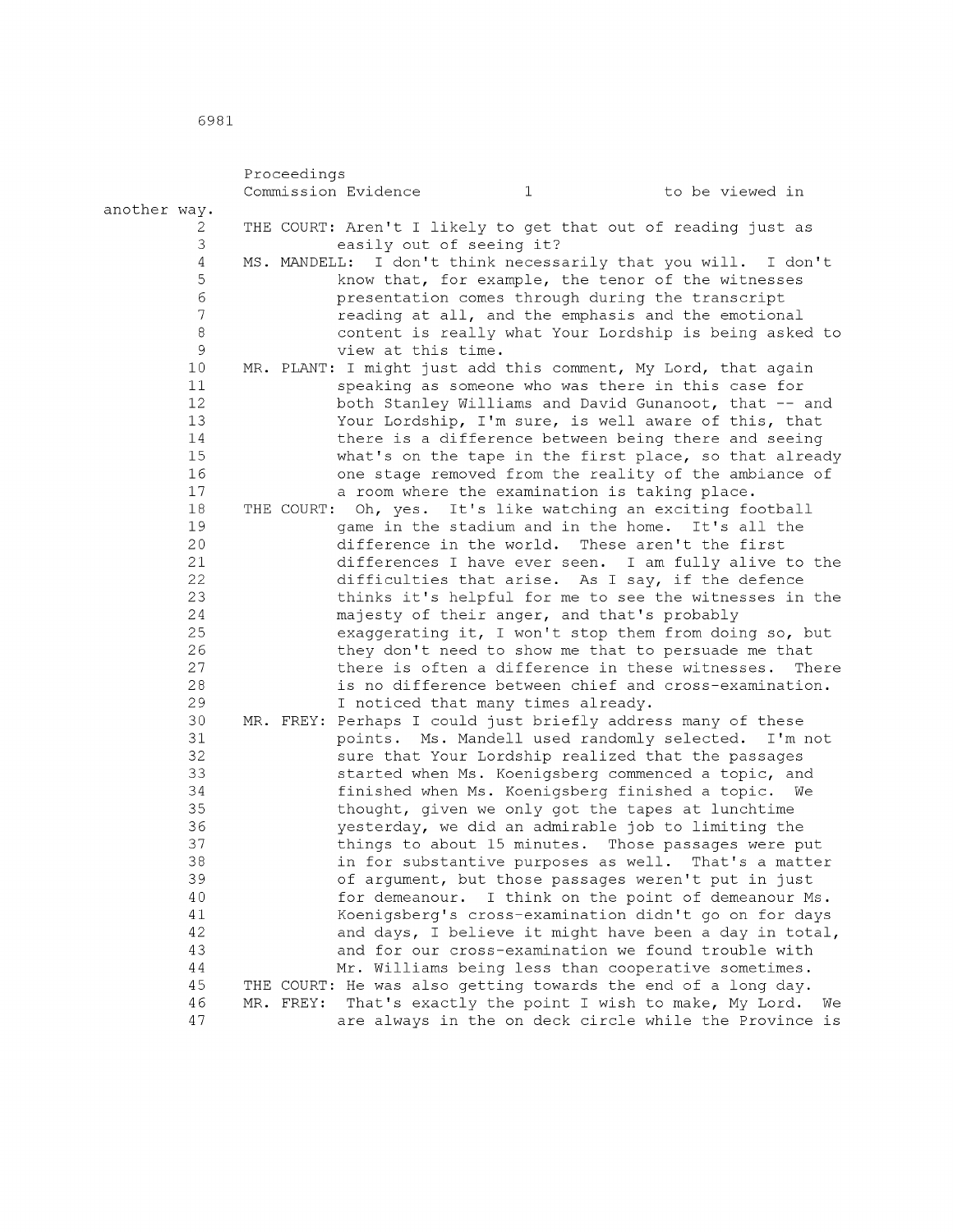|    | Proceedings                      |       |                                                 |                                                                |  |
|----|----------------------------------|-------|-------------------------------------------------|----------------------------------------------------------------|--|
|    | Commission Evidence              |       | $\mathbf 1$                                     | going at it, and                                               |  |
|    | you have noticed in witnesses at |       |                                                 |                                                                |  |
| 2  |                                  |       |                                                 | trial, and Mr. Joseph is a good example, where after           |  |
| 3  |                                  |       |                                                 | many days of being dealt with by Mr. Goldie, Ms.               |  |
| 4  |                                  |       |                                                 | Koenigsberg didn't have extended to her the same               |  |
| 5  |                                  |       |                                                 | patience that was extended to Mr. Goldie.                      |  |
| 6  |                                  |       | THE COURT: Mr. Goldie got his share of ropes in |                                                                |  |
| 7  |                                  |       | cross-examination as well.                      |                                                                |  |
| 8  | MR. FREY:                        |       |                                                 | It's understandable that the witness is tired and              |  |
| 9  |                                  |       |                                                 | weary of the whole process, but we thought, and I              |  |
| 10 |                                  |       |                                                 | believe we will probably continue to put very short            |  |
| 11 |                                  |       |                                                 | passages, to not take up time in those matters and to          |  |
| 12 |                                  |       |                                                 | focus where we think the point of this is, demeanour.          |  |
| 13 |                                  |       |                                                 | You can get the substantive points in the transcript           |  |
| 14 |                                  |       |                                                 | and selected passages where both demeanour and                 |  |
| 15 |                                  |       |                                                 | substantive points occur, and we don't think they were         |  |
| 16 |                                  |       |                                                 | randomly selected or unrepresentative, and I don't see         |  |
| 17 |                                  |       | how we will do it differently next time.        |                                                                |  |
| 18 | THE COURT:                       |       |                                                 | Well, I'm not going to purport to or attempt to                |  |
| 19 |                                  |       |                                                 | change the style that you are following.<br>If at the          |  |
| 20 |                                  |       |                                                 | end of the day, Ms. Mandell, you think that it's going         |  |
| 21 |                                  |       |                                                 | to be necessary to get a more balanced view that I             |  |
| 22 |                                  |       |                                                 | can't get from reading, then I will have to consider           |  |
| 23 |                                  |       |                                                 | looking at some more passages that you might wish to           |  |
| 24 |                                  |       | bring my attention to.                          |                                                                |  |
| 25 | MS. MANDELL:                     | Okay. |                                                 |                                                                |  |
| 26 | THE COURT:                       |       |                                                 | But I don't think I should say I require the                   |  |
| 27 |                                  |       |                                                 | defendants to apply certain quidelines to the passages         |  |
| 28 |                                  |       |                                                 | they select. I think I have to leave that to counsel.          |  |
| 29 |                                  |       |                                                 | And your remedy is to say I think I should look at             |  |
| 30 | some more.                       |       |                                                 |                                                                |  |
| 31 | MS. MANDELL:                     |       |                                                 | Well, I would, and I would say that when my friend             |  |
| 32 |                                  |       |                                                 | says that the passages were selected for demeanour, he         |  |
| 33 |                                  |       |                                                 | means the type of attitude that he would like Your             |  |
| 34 |                                  |       | Lordship to see. Demeanour is not that.         |                                                                |  |
| 35 | THE COURT:                       |       | Demeanour is a many splendid thing.             |                                                                |  |
| 36 | MS. MANDELL:                     |       |                                                 | And we have only seen one small section of it.                 |  |
| 37 | THE COURT:                       |       |                                                 | I saw a lot of Mr. Williams in his usual jovial self           |  |
| 38 |                                  |       |                                                 | in his evidence in chief. I saw only two very short            |  |
| 39 |                                  |       |                                                 | passages. As I say, I think these aren't the first             |  |
| 40 |                                  |       | witnesses I have ever seen.                     |                                                                |  |
| 41 |                                  |       |                                                 | MS. MANDELL: My Lord, then with your leave I would like to     |  |
| 42 |                                  |       |                                                 | leave the balance of the viewing to Mr. Adams.                 |  |
| 43 |                                  |       | THE COURT: Can he handle the machine?           |                                                                |  |
| 44 | MR. ADAMS: We will find out.     |       |                                                 |                                                                |  |
| 45 |                                  |       |                                                 | THE COURT: Very well, Ms. Mandell. I think I need the Reporter |  |
| 46 |                                  |       | for speaking to the list at 10 o'clock.         |                                                                |  |
| 47 |                                  |       |                                                 | MR. PLANT: Perhaps I could rise on one point that I am advised |  |
|    |                                  |       |                                                 |                                                                |  |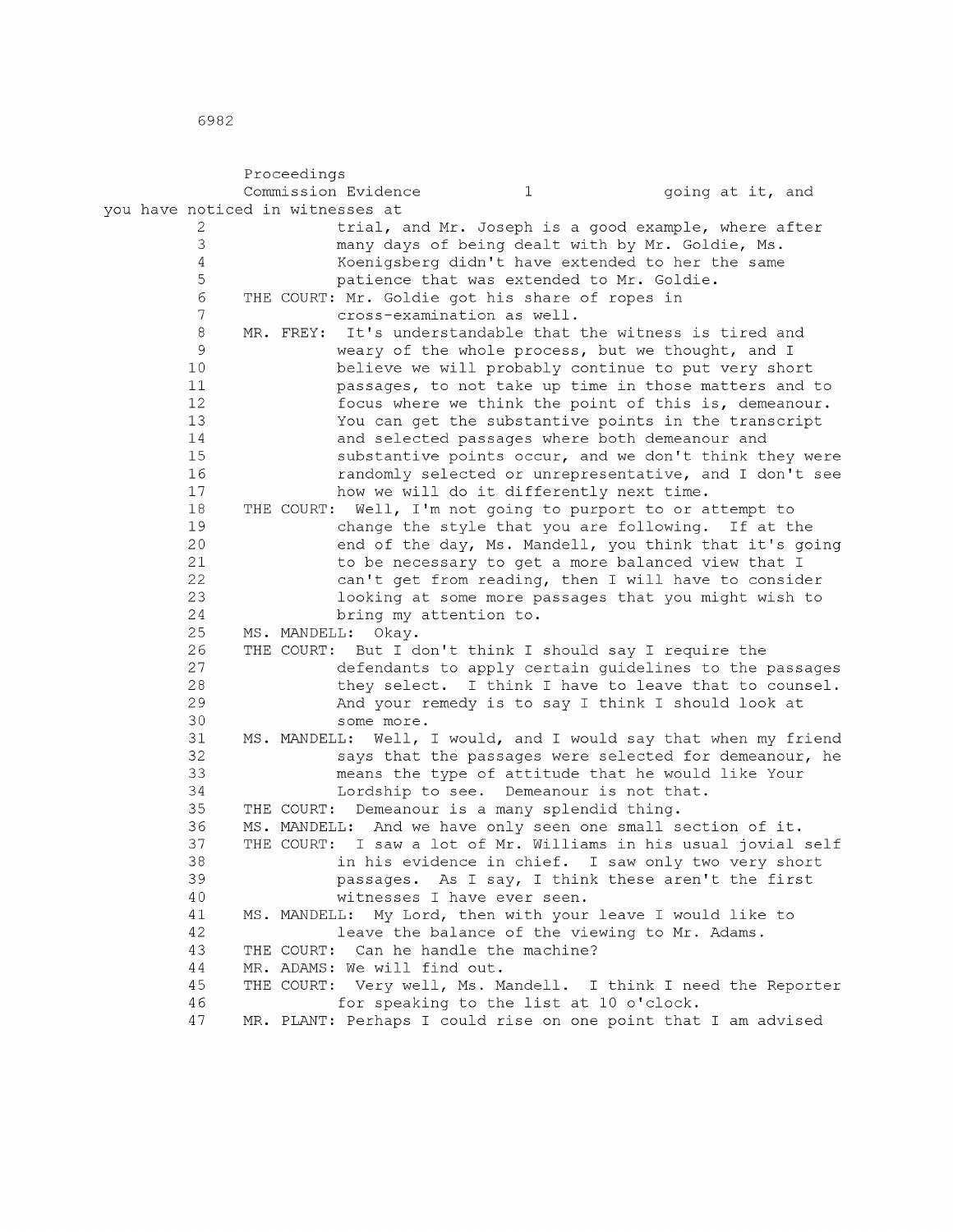by Ms. Sigurdson that this wasn't dealt with last 2 3 4 5 6 7 8 9 10 11 12 13 14 15 16 17 18 19 20 21 22 23 24 25 26 27 28 29 30 31 32 33 34 35 36 37 38 39 40 41 42 43 44 45 46 47 THE COURT: No. MR. PLANT: Before we began viewing Mr. Williams' video, I argued THE COURT: Yes. Or until I have read the whole transcript, MR. PLANT: Either event would be satisfactory to me. THE COURT: You can certainly raise that again whenever it's MR. PLANT: Perhaps I could just ask Your Lordship if you still THE COURT: Yes, I do. MR. PLANT: Perhaps that could be kept in some place for THE COURT: I'll put it with -- I'll put it with the transcripts MR. PLANT: Thank you, My Lord. Counsel can remind me where it MR. FREY: While we are tying up loose ends on the Stanley THE COURT: All right. Proceedings Commission Evidence 1 night. I don't think Your Lordship saw any of the re-examination of Mr. Williams. some objections from the transcript, and I propose to defer arguing objections raised during re-examination to a later date. At that time I anticipated that we would be seeing all of the video of Mr. Williams' examination, and I expected that Your Lordship would have the full context of that examination and the cross-examination in which to rule on the objections made during redirect. Since Your Lordship has not had that opportunity, perhaps I could suggest that argument, if it should be necessary, on objections raised during re-examination be deferred until such time as any evidence given during re-examination is relied on by any party. that is the whole of the evidence in chief and cross-examination. convenient. have the list that I handed up on Monday. reference. of Mr. Williams' evidence. is . Williams' discovery, there are three objections that Mr. Grant had raised with respect to the cross-examination of the Federal Crown, and the first one he raised related to volume 5 at page 345, and it related to the use of -- well, in reference to an estate, and you may recall Mr. Grant said that he understood there may be a Provincial B.C. Supreme Court probate file with the same documents. Those documents were listed by us and I gave copies to Mr. Grant. And Ms. Mandell may want to check this with Mr. Grant, but he advised me that he had no difficulty now with those passages going in.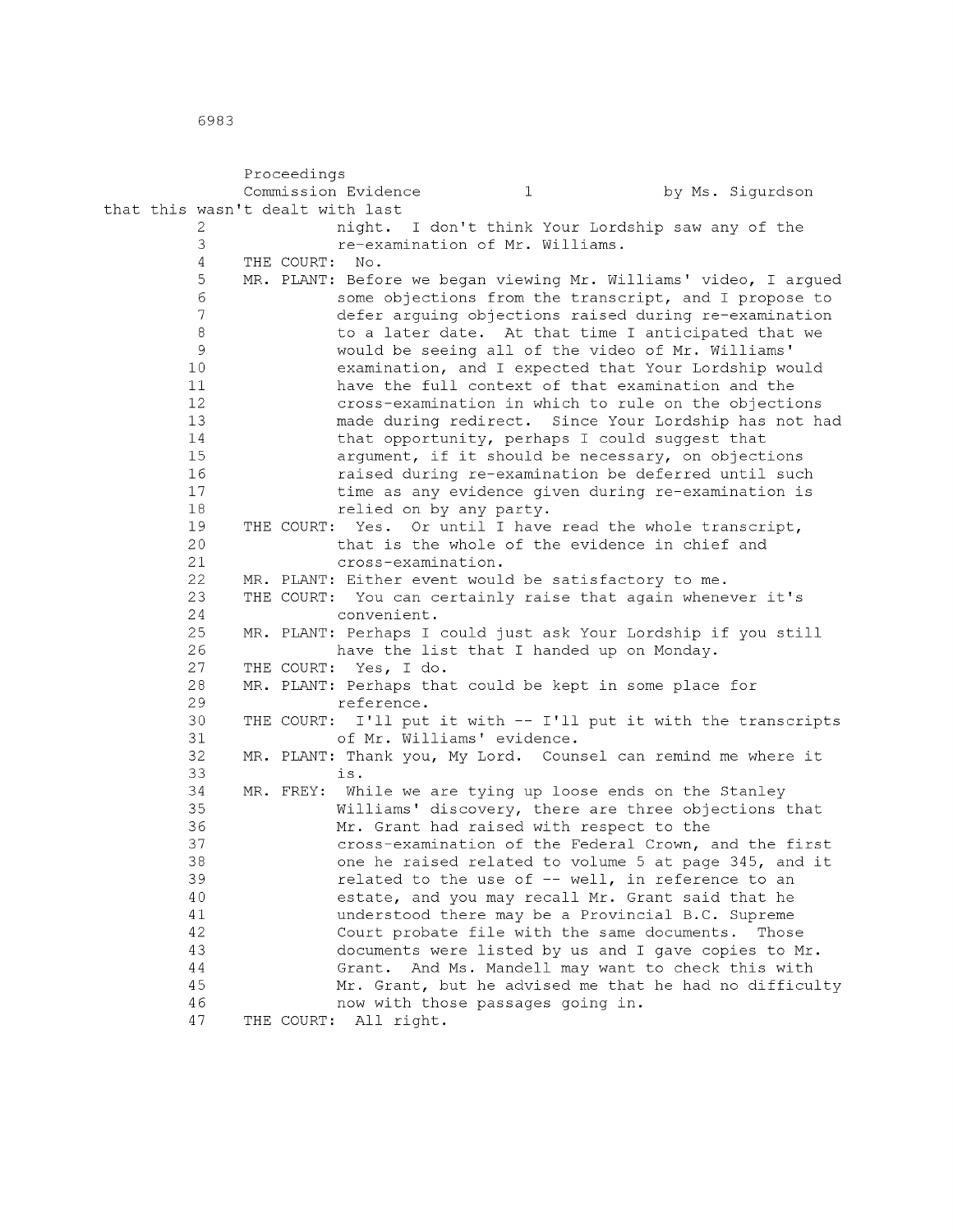Proceedings Commission Evidence 1 MR. FREY: Because all of the materials existing -- open for 2 public view in the probate file in the Terrace 3 Registry. 4 THE COURT: All right. 5 MR. FREY: The third point he raised, just rather a mechanical 6 point, it relates to page 351 of the transcript, 7 and -- 8 THE COURT: Of Mr. Williams' transcript? 9 MR. FREY: Mr. Williams. 10 THE COURT: I don't have it here. 11 MR. FREY: Simply that Exhibit 31 was a map of Gitwangak fishing 12 sites, but I believe it was used during the evidence<br>13 of Mrs. Ryan, and we referred to that on the 13 of Mrs. Ryan, and we referred to that on the<br>14 cross-examination. Of course we didn't have cross-examination. Of course we didn't have the 15 court's filed exhibit copy and had Ms. Koenigsberg's 16 copy, and Mr. Grant simply wanted to see the copy that 17 we were going to file on the commission. That can be 18 done, I believe, probably tomorrow. It's simply that 19 we didn't realize a Reporter would be here today, and 20 wanted to make sure there was a Reporter when we put 21 that in. And I believe the second point may still be 22 outstanding, so I will have to discuss that with him. 23 MR. PLANT: I'm sorry to jump up again myself. Your Lordship 24 should note that there were objections taken during my 25 cross-examination by Mr. Grant to some of my 26 questions. I am referring again to my 27 cross-examination of Stanley Williams. Mr. Grant 28 subsequently in correspondence to me has withdrawn all 29 of those objections. 30 THE COURT: All right. Thank you. Shall the show go on? I 31 think we were on page? 32 MS. MANDELL: 1-48, beginning at line 44. 33 MR. PLANT: My Lord, could I ask Mr. Williams to sit with me 34 or -- in order that he have the ability to try and 35 follow this on the transcript? 36 THE COURT: I'm sure there is no objection to that, is there? 37 MS. MANDELL: No. 38 THE COURT: Okay. If Mr. Williams will undertake to behave 39 himself. 40 MR. WILLIAMS: With difficulty, My Lord. 41 THE COURT: I think, Madam Reporter, you may be excused. You 42 are welcome to stay if you wish. 43 44 (REPORTER EXCUSED AT 10:05) 45 46 47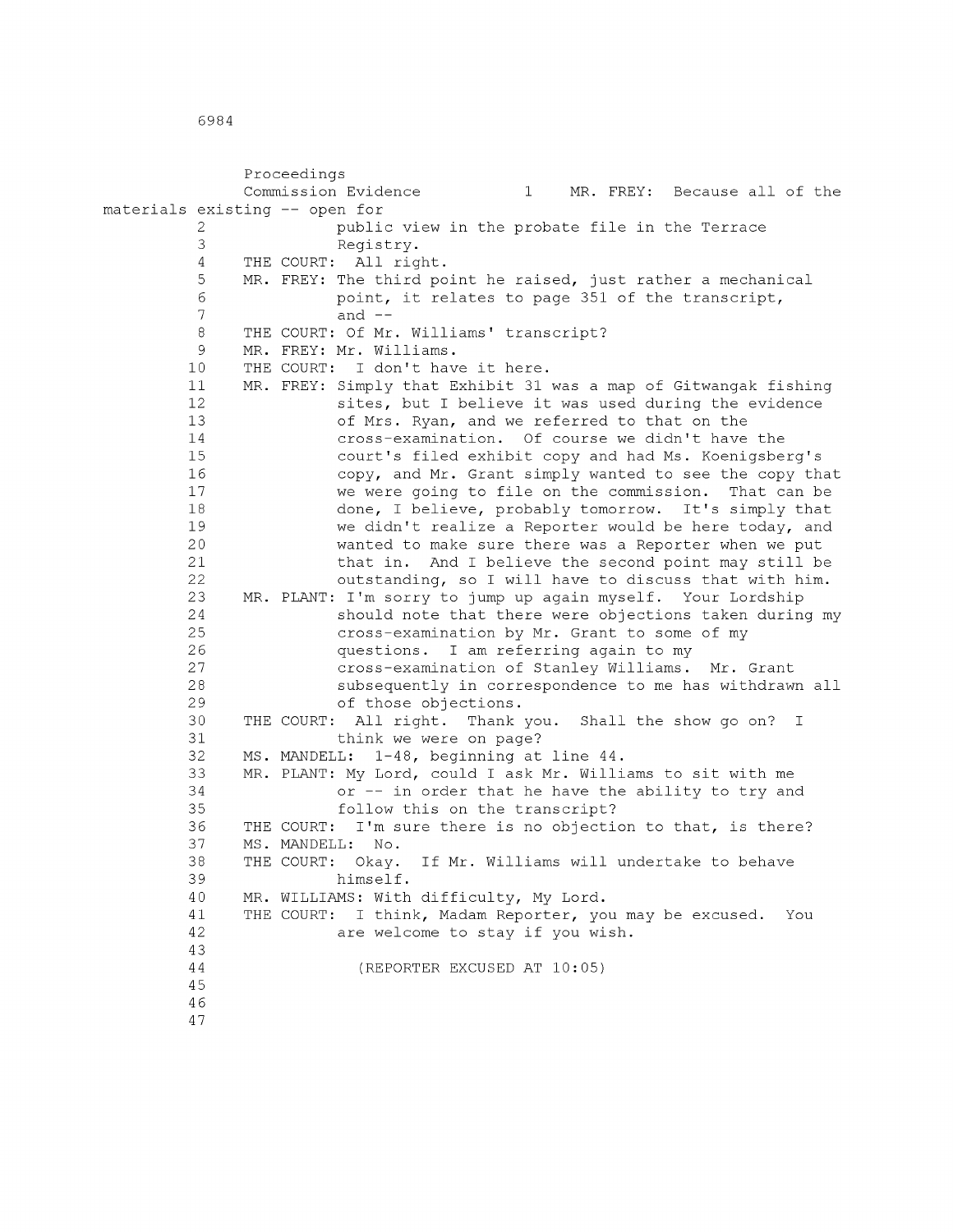|             | Proceedings         |                                   |
|-------------|---------------------|-----------------------------------|
|             | Commission Evidence | $\mathbf{1}$                      |
| 2           |                     |                                   |
| 3           |                     |                                   |
| $\sqrt{4}$  |                     | I HEREBY CERTIFY THE FOREGOING TO |
| 5           |                     | BE A TRUE AND ACCURATE TRANSCRIPT |
| $\epsilon$  |                     | OF THE PROCEEDINGS HEREIN TO THE  |
| $\sqrt{ }$  |                     | BEST OF MY SKILL AND ABILITY.     |
| $\,8\,$     |                     |                                   |
|             |                     |                                   |
| 9           |                     |                                   |
| 10          |                     | LORI OXLEY                        |
| $1\,1$      |                     | OFFICIAL REPORTER                 |
| 12          |                     | UNITED REPORTING SERVICE LTD.     |
| 13          |                     |                                   |
| 14          |                     |                                   |
| 15          |                     |                                   |
| 16          |                     |                                   |
| $17$        |                     |                                   |
| 18          |                     |                                   |
| 19          |                     |                                   |
| 20          |                     |                                   |
| 21          |                     |                                   |
| 22          |                     |                                   |
| 23          |                     |                                   |
| $2\sqrt{4}$ |                     |                                   |
| 25          |                     |                                   |
| 26          |                     |                                   |
| $2\,7$      |                     |                                   |
| 28          |                     |                                   |
| 29          |                     |                                   |
| 30          |                     |                                   |
| 31          |                     |                                   |
| 32          |                     |                                   |
| 33          |                     |                                   |
| 34          |                     |                                   |
| 35          |                     |                                   |
|             |                     |                                   |
| 36          |                     |                                   |
| 37          |                     |                                   |
| 38          |                     |                                   |
| 39          |                     |                                   |
| 40          |                     |                                   |
| $4\,1$      |                     |                                   |
| 42          |                     |                                   |
| 43          |                     |                                   |
| $4\,4$      |                     |                                   |
| 45          |                     |                                   |
| 46          |                     |                                   |
| 47          |                     |                                   |
|             |                     |                                   |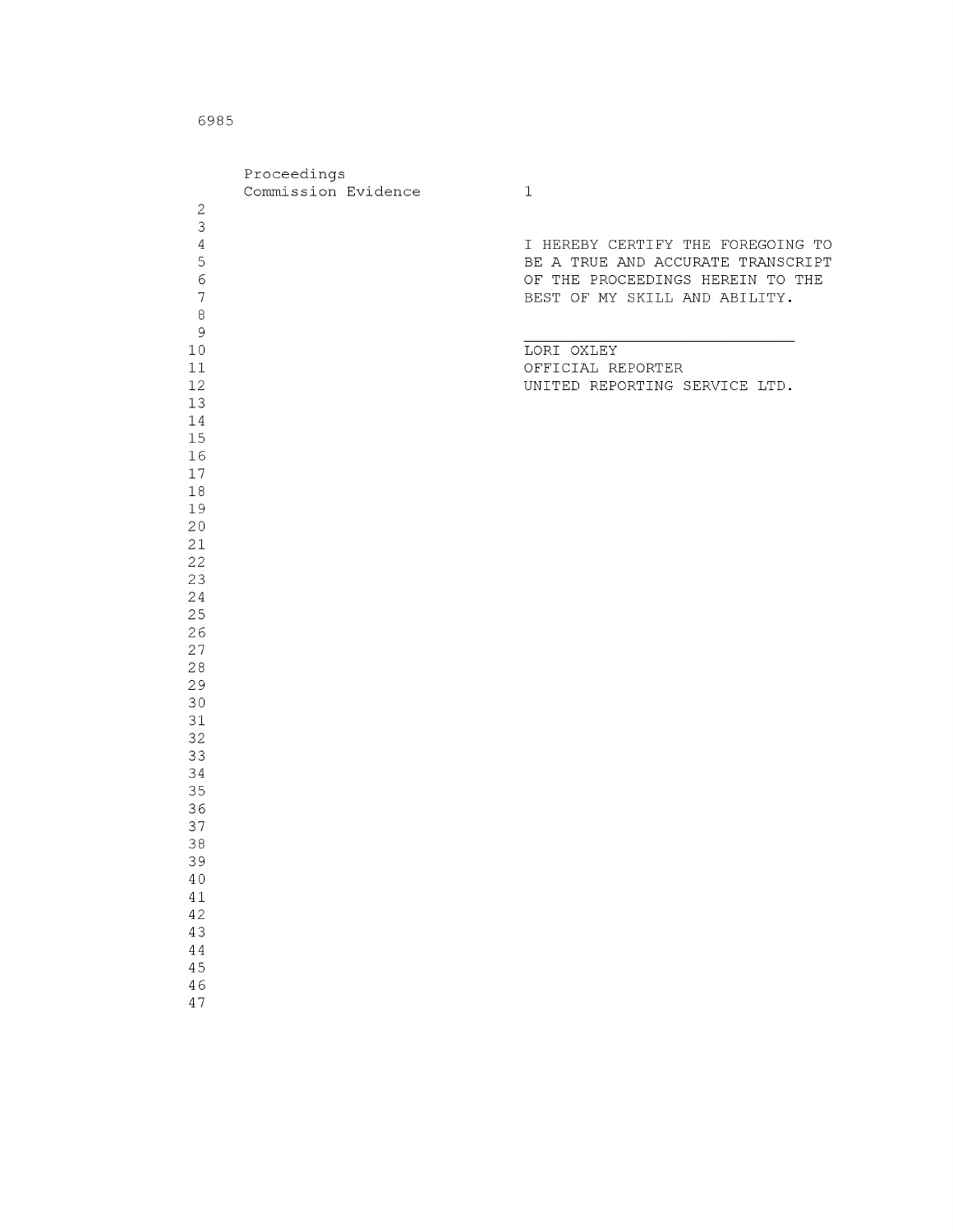|                 | Proceedings                                                        |
|-----------------|--------------------------------------------------------------------|
|                 | Commission Evidence<br>1                                           |
| June 17th, 1988 |                                                                    |
| 2               | VANCOUVER, B.C.                                                    |
| 3               |                                                                    |
| 4               | THE REGISTRAR: Order in court.                                     |
| 5               | THE COURT: Well, my apologies to counsel. As you probably know,    |
| 6               | I've been discharging some ceremonial duties this                  |
| 7               | morning.                                                           |
| 8               | THE REGISTRAR: In the Supreme Court of British Columbia this       |
| 9               | Friday, June 17, 1988, calling Delgamuukw versus Her               |
| 10              | Majesty the Queen at bar, My Lord.                                 |
| 11              | THE COURT: Where I might add Mr. Macaulay was featured in some     |
| 12              | of the remarks made regarding some activities with Mr.             |
| 13              | Guile and Mr. Hollinrake in a former era.                          |
| 14              | MR. MACAULAY: I hope there was no court reporter present.          |
| 15              | THE COURT: Well, there was, but there were no particulars          |
| 16              | given. All right. Are you ready to proceed?                        |
| 17              | MR. ADAMS: My Lord, we're just picking up where we left off        |
| 18              | yesterday afternoon in Mr. Johnson's commission.                   |
| 19              | THE COURT: All right. Mr. Macaulay, did you have something you     |
| 20              | wanted to say?                                                     |
| 21              | MR. MACAULAY:<br>Yes.<br>Yesterday we were served with a notice of |
| 22              | motion and an affidavit regarding, amongst other                   |
| 23              | things, the manner in which the Attorney-General of                |
| 24              | Canada has been listing documents these past years,                |
| 25              | and the application is returnable Monday morning. I'm              |
| 26              | applying for an order that the application not be                  |
| 27              | heard Monday morning, but some convenient date                     |
| 28              | convenient to counsel later in the week.<br>I have just            |
| 29              | been told that Mr. Goldie has written to Mr. Rush                  |
| 30              | suggesting that the application be heard next Monday.              |
| 31              | I don't know the reason for that, picking that day,                |
| 32              | and Mr. Adams has suggested and I agree with him that              |
| 33              | perhaps it should be adjourned from Monday to a day to             |
| 34              | be fixed after counsel has had a -- counsel have had               |
| 35              | an opportunity to discuss the day that would be best               |
| 36              | suited to the plaintiffs of course who will be leading             |
| 37              | evidence from another witness, and Mr. Goldie.                     |
| 38              | What day do you suggest Mr. Adams?<br>THE COURT:                   |
| 39              | MR. ADAMS: I didn't have a day to suggest, My Lord, I just         |
| 40              | suggested that I would agree with Mr. Macaulay that it             |
| 41              | wouldn't be Monday and that was his immediate concern.             |
| 42              | THE COURT: All right.<br>Should I arbitrarily fix a date such      |
| 43              | $as$ $--$                                                          |
| 44              | MR. MACAULAY: Well --                                              |
| 45              | THE COURT: -- or would you rather just leave it generally?         |
| 46              | MR. MACAULAY: I think Mr. Adams' point is he would like to         |
| 47              | discuss this with counsel who will be speaking to the              |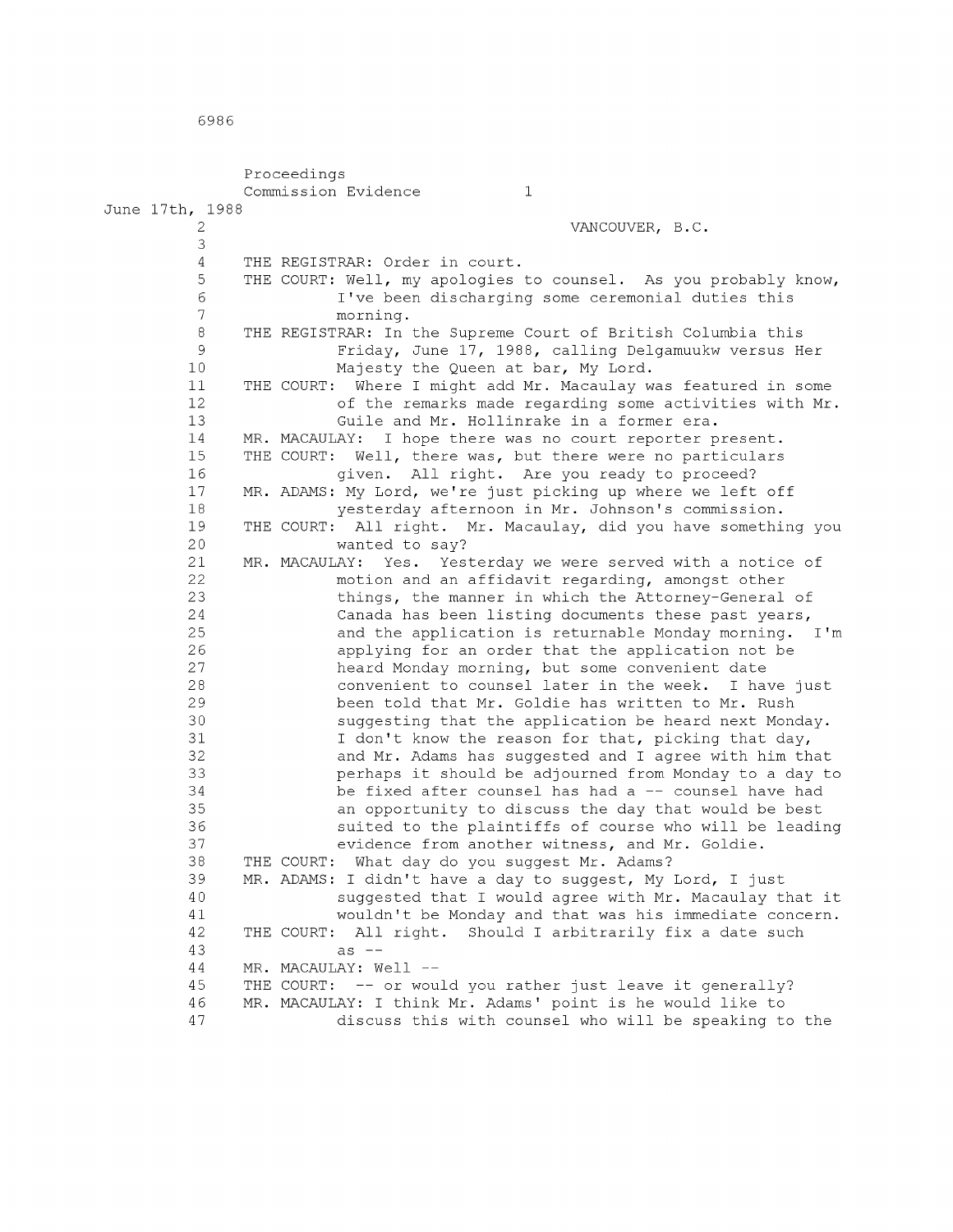|                | Proceedings                                                  |                                                                 |
|----------------|--------------------------------------------------------------|-----------------------------------------------------------------|
|                | Commission Evidence<br>$\mathbf{1}$                          | application if he's                                             |
| not.           |                                                              |                                                                 |
| 2              | THE COURT: Yes. I'll adjourn it generally and either counsel |                                                                 |
| 3              |                                                              | can bring it back on in two days' notice or at any              |
| 4              | time.                                                        |                                                                 |
| 5              |                                                              | MR. MACAULAY: Any time. I don't think it should be fixed at two |
| 6              |                                                              | days' notice so long as we know we don't have to cope           |
| $\overline{7}$ | with this on Monday morning.                                 |                                                                 |
| 8              | THE COURT: I'm just protecting the position of one party if  |                                                                 |
| 9              |                                                              | they say the other side won't agree to anything and             |
| 10             |                                                              | they want to bring it back, but any time that counsel           |
| 11             |                                                              | can agree upon, otherwise on two days' notice and it            |
| 12             | won't go ahead on Monday. Thank you.                         |                                                                 |
| 13             |                                                              | Anything else for which we should have the                      |
| 14             | assistance of madam reporter?                                |                                                                 |
| 15             |                                                              | MR. PLANT: Well, I'd just like to note as a housekeeping matter |
| 16             |                                                              | that my understanding is that at present the tapes 9            |
| 17             |                                                              | through 20 from the Stanley Williams commission have            |
| 18             |                                                              | not yet been filed as exhibits, nor have any of the             |
| 19             |                                                              | tapes from the David Gunanoot or Fred Johnson                   |
| 20             | commissions.                                                 |                                                                 |
| 21             | THE COURT: Yes.                                              |                                                                 |
| 22             |                                                              | MR. PLANT: And I would hope that could be done soon. I'm in my  |
| 23             |                                                              | friend's hands there because he has the tapes.                  |
| 24             | THE COURT: Yes. Well, are you ready to deal with that Mr.    |                                                                 |
| 25             |                                                              | Adams or do you want to do it some other time?                  |
| 26             | MR. ADAMS: I started inquiries yesterday afternoon about the |                                                                 |
| 27             |                                                              | location and the state of all the tapes and I don't             |
| 28             | have the answer to that.                                     |                                                                 |
| 29             |                                                              | THE COURT: All right. Well, you can bring it up again any time  |
| 30             | Mr. Plant.                                                   |                                                                 |
| 31             | MR. PLANT: Thank you, My Lord.                               |                                                                 |
| 32             | THE COURT: All right.                                        |                                                                 |
| 33             | THE REGISTRAR: How will they all be marked?                  |                                                                 |
| 34             | THE COURT: In the same sequence as the transcripts and the   |                                                                 |
| 35             | exhibits.                                                    |                                                                 |
| 36             | THE REGISTRAR: So whenever they come in they can be marked.  |                                                                 |
| 37             |                                                              | THE COURT: Actually, if counsel can agree on the numbers it can |
| 38             |                                                              | be done privately, madam registrar. It needn't even             |
| 39             |                                                              | be spoken to, but after that someone should make a              |
| 40             |                                                              | statement for the record as to what's been done.                |
| 41             | THE REGISTRAR: Because I'll have to have them marked.        |                                                                 |
| 42             |                                                              | THE COURT: But mechanically counsel can arrange that with madam |
| 43             |                                                              | registrar. All right. Anything else or shall we                 |
| 44             |                                                              | relieve madam reporter of her court responsibilities            |
| 45             |                                                              | to this case for today? You're welcome to stay madam            |
| 46             |                                                              | reporter if you wish or you may also depart.                    |
| 47             |                                                              |                                                                 |